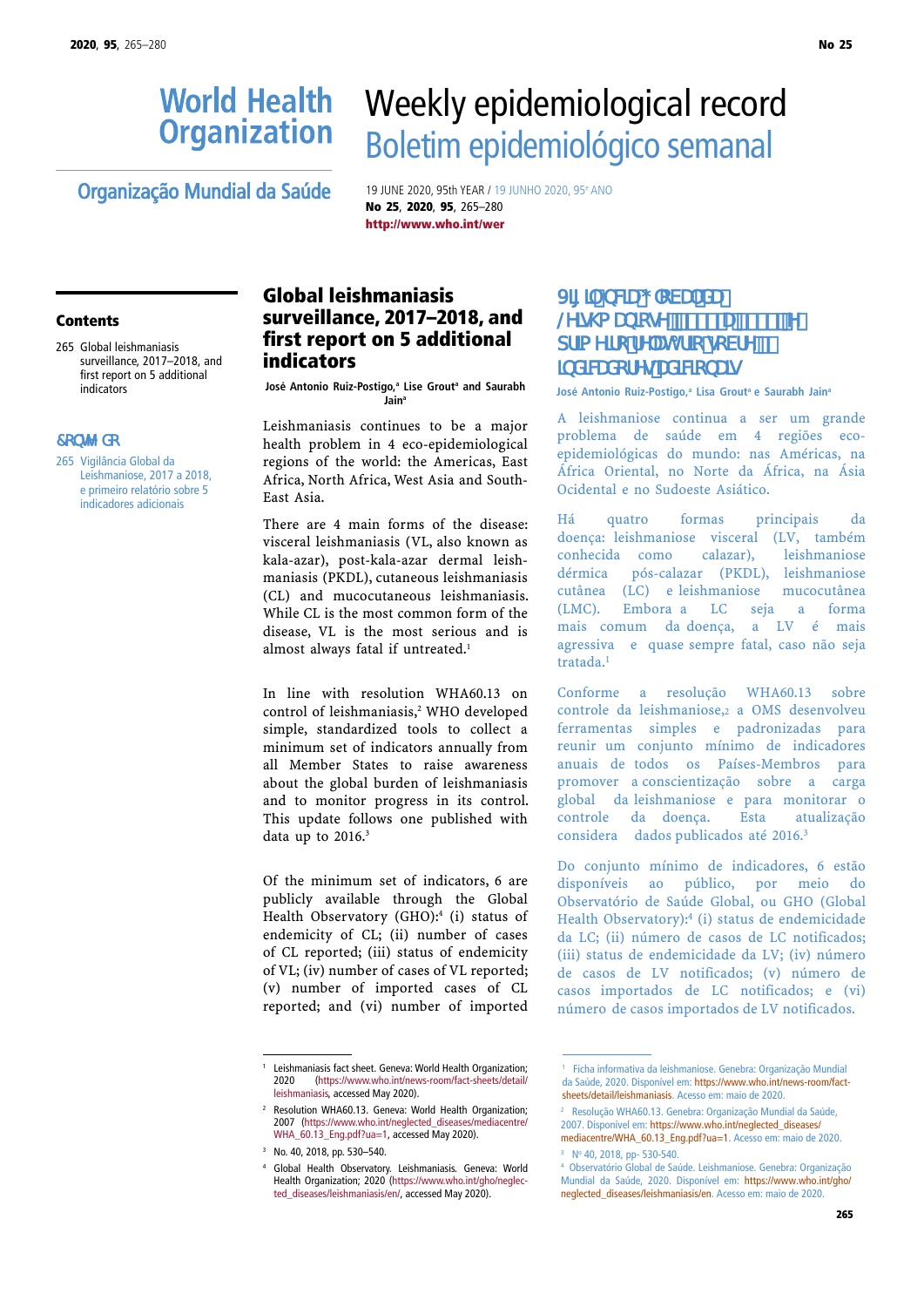cases of VL reported. Because the origin of cases has been reported only since 2013, indicators (ii) and (iv) did not distinguish cases by origin before that date. In addition to the GHO, country profiles with a total of 30 indicators are published, with detailed data received from 43 Member States.<sup>5</sup>

The aims of this report are to update the description of the 6 main indicators reported by Member States to WHO up to 2018, to describe additional indicators of gender and age distribution (for both CL and VL), case fatality rates and co-infection rates with HIV for VL and to describe the PKDL burden.

# Status of endemicity

Countries are classified according to their endemicity. A country is classified as: (i) "endemic" if at least 1 autochthonous case has been reported and the entire cycle of transmission has been demonstrated somewhere in that country, (ii) having "previously reported cases" if at least 1 autochthonous case has been reported but the entire cycle of transmission has not been demonstrated in that country or (iii) having "no autochthonous cases reported" if no case has been reported in the country.

In 2018, of the 200 countries and territories that reported to WHO, 97 (49%) were considered endemic and 4 having previously reported cases of leishmaniasis. Of those 200, 88 (44%) were considered endemic for CL, 3 (2%) had previously reported CL cases, 78 (39%) were considered endemic for VL, and 6 (3%) had previously reported VL cases. Of the 200, 69 (35%) were endemic for both CL and VL. In the WHO Eastern Mediterranean Region (EMR), 82% (18/22) of countries and territories were endemic for CL, in the Region of the Americas (AMR) 58% (21/36), in the European Region (EUR) 47% (25/53), in the African Region (AFR) 40% (19/47) and in the South-East Asia Region (SEAR) 36% (4/11). For VL, the proportions were 82% (18/22) for EMR, 55% (6/11) for SEAR, 51% (27/53) for EUR, 33% (12/36) in AMR and 30% (14/47) for AFR. In the Western Pacific Region (WPR) the proportions of endemic countries were lower than in the other regions, with only 1 country (3%, 1/31), China, endemic for both VL and CL (*Table 1*).

In 2018, the status of endemicity for CL was revised in 1 country, Nepal, while that for VL was revised in 3 countries: Cameroon, Sri Lanka and Uruguay. Uruguay was considered as non-endemic for VL; Nepal (for CL), Cameroon and Sri Lanka (for VL) were considered to have "previously reported cases". In the past few years, however, the number of autochthonous cases of CL reported in Nepal increased, VL outbreaks were detected in Cameroon, and the presence and transmission of VL were reported by the Ministry of Health in Uruguay and in a peer-reviewed publication in Sri Lanka.<sup>6</sup>

Uma vez que a origem dos casos foi notificada apenas a partir de 2013, os indicadores (ii) e (iv) não distinguiam os casos por origem antes dessa data. Além do GHO, 30 indicadores dos perfis dos países são publicados, com informações fornecidas por 43 Países-Membros.<sup>5</sup>

Os objetivos deste relatório são atualizar a descrição dos 6 principais indicadores notificados pelos Países-Membros da OMS até 2018, a fim de acrescentar indicadores relacionados ao gênero e à idade (para LC e LV), taxas de letalidade e taxas de coinfecção com HIV para LV e a carga de PKDL.

# Status de endemicidade

Os países são classificados de acordo com sua endemicidade. Um país será classificado como: (i) "endêmico" se pelo menos 1 caso autóctone tiver sido notificado e todo o ciclo de transmissão for constatado em algum local daquele país, (ii) "com histórico da doença", se apresentar pelo menos 1 caso autóctone notificado, mas sem manifestação do ciclo inteiro de transmissão, ou "sem registro de casos autóctones" se nenhum caso tiver sido notificado no país.

Em 2018, dos 200 países e territórios que se notificaram à OMS, 97 (49%) foram considerados endêmicos e 4 tinham registros anteriores de leishmaniose. Dos 200 países, 88 (44%) foram considerados endêmicos para LC, 3 (2%) tiveram casos notificados de LC anteriores, 78 (39%) foram considerados endêmicos para LV e 6 (3%) tiveram casos notificados de LV anteriores. Dos 200 países, 69 (35%) foram considerados endêmicos para LC e LV. Na Região do Mediterrâneo Oriental (EMR) da OMS, 82% (18/22) dos países e territórios foram considerados endêmicos para LC, 58% (21/36) na Região das Américas (AMR), 47% (25/53) na Região Europeia (EUR), 40% (19/47) na Região Africana e 36% (4/11) na Região do Sudeste Asiático (SEAR). Para LV, as proporções foram de 82% (18/22) para a EMR, 55% (6/11) para a SEAR, 51% (27/53) para EUR, 33% (12/36) na AMR e 30% (14/47) para a AFR. Na Região do Pacífico Ocidental, ou WPR (Western Pacific Region), as proporções dos países endêmicos foram menores que em outras regiões, com apenas um país endêmico tanto para LV, quanto para LC (3%, 1/31), a China. (Tabela 1).

Em 2018, o status de endemicidade para LC foi reconsiderado em 1 país, o Nepal, enquanto 3 países tiveram os status alterados para LV: Camarões, Sri Lanka e Uruguai. O Uruguai foi considerado não endêmico para LV; Nepal (para LC), Camarões e Sri Lanka (para LV) foram considerados "com notificações anteriores". Entretanto, nos anos anteriores, o número de casos autóctones para LC notificados no Nepal aumentou, surtos de LV foram detectados em Camarões e a presença e transmissão de LV foram informadas pelo Ministério da Saúde no Uruguai, além de uma publicação com revisão por pares no Sri Lanka.<sup>6</sup>

Leishmaniasis country profiles. Geneva: World Health Organization; 2020 ([https://](https://www.who.int/leishmaniasis/burden/endemic-priority-alphabetical/en/) [www.who.int/leishmaniasis/burden/endemic-priority-alphabetical/en/](https://www.who.int/leishmaniasis/burden/endemic-priority-alphabetical/en/), accessed May 2020).

<sup>6</sup> Siriwardana, HVYD, et al. Emergence of visceral leishmaniasis in Sri Lanka: a newly established health threat. Pathogens Glob Health, 2017; 111(6):317–326.

<sup>&</sup>lt;sup>5</sup> Perfil de países com leishmaniose. Genebra: Organização Mundial da Saúde, 2020. Disponível em: https://www.who.int/leishmaniasis/burden/endemic-priority-alphabetical/en/. Acesso em: maio de 2020.

<sup>&</sup>lt;sup>6</sup> Siriwardana, HVYD, et al. Emergence of visceral leishmaniasis in Sri Lanka: a newly established health threat. Pathogens Glob Health, 2017; 111(6):317–326.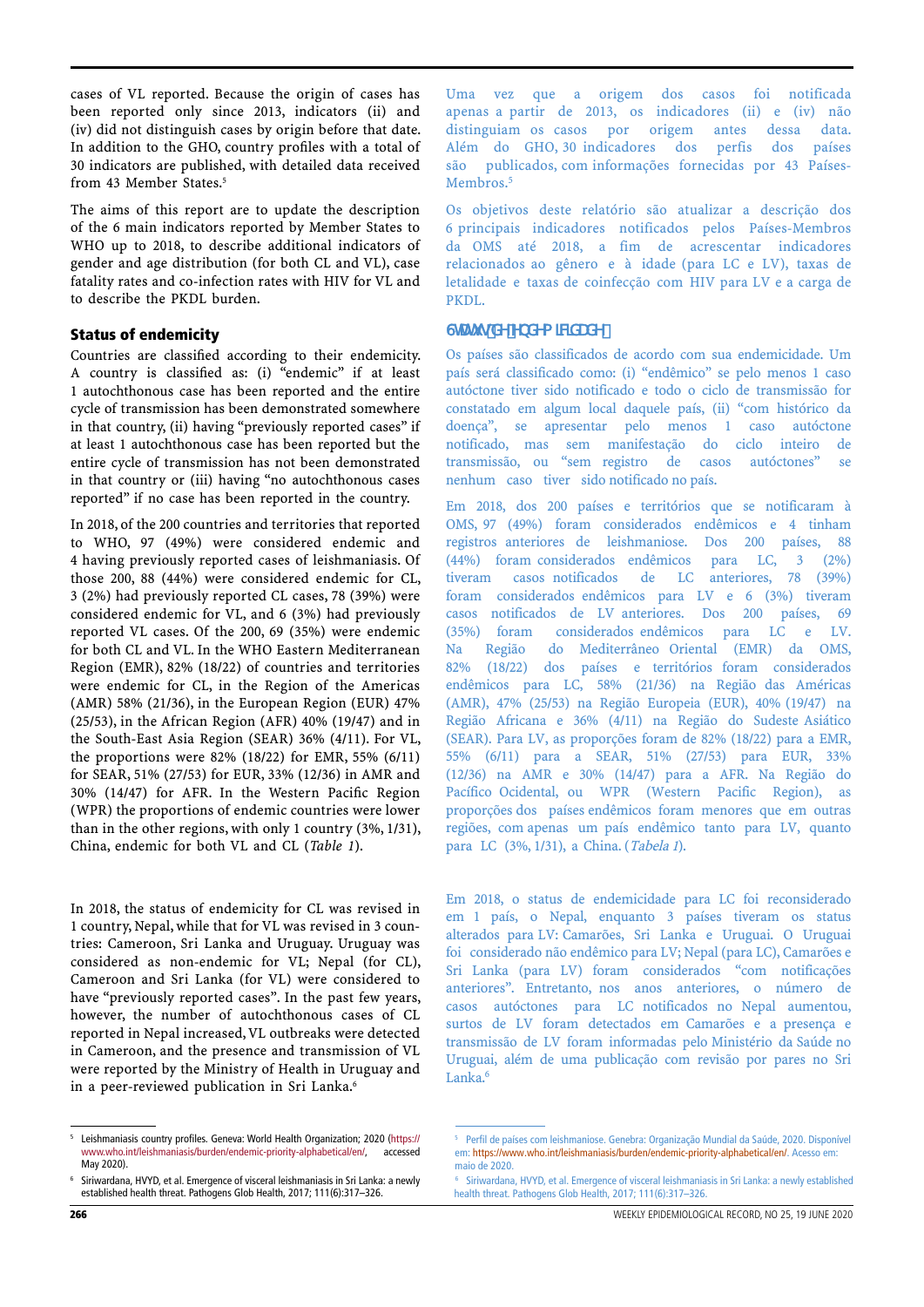# Table 1 Distribution of endemic countries and number of autochthonous and imported cases cutaneous leishmaniasis (CL) and visceral leishmaniasis (VL), by WHO region, 2018

Tabela 1 Distribuição de países endêmicos e número de casos autóctones e importados de leishmaniose cutânea (LC) e leishmaniose visceral (LV), por região da OMS, 2018

|                                                                              |                                                                                                                                                                   | WHO regions - Regiões da OMS |                 |                |                              |                                                                      |     |                                |     |                                         |      |                                                    |           |              |      |
|------------------------------------------------------------------------------|-------------------------------------------------------------------------------------------------------------------------------------------------------------------|------------------------------|-----------------|----------------|------------------------------|----------------------------------------------------------------------|-----|--------------------------------|-----|-----------------------------------------|------|----------------------------------------------------|-----------|--------------|------|
|                                                                              |                                                                                                                                                                   |                              | Africa - África |                | Americas<br><b>1 América</b> | <b>Eastern</b><br><b>Mediterranean</b><br>- Mediterrâneo<br>oriental |     | <b>Europe</b><br><b>Europa</b> |     | South-East<br>Asia - Sudeste<br>da Asia |      | <b>Western Pacific</b><br>- Pacífico<br>occidental |           | <b>Total</b> |      |
|                                                                              |                                                                                                                                                                   | N                            | %               | N              | %                            | N                                                                    | %   | N                              | %   | N                                       | $\%$ | N                                                  | %         | N            | %    |
|                                                                              | Number of countries or territories reporting to WHO - Número de países<br>ou territórios que notificam a OMS                                                      | 47                           |                 | 36             |                              | 22                                                                   |     | 53                             |     | 11                                      |      | 31                                                 |           | 200          |      |
| <b>Cutaneous leishmaniasis (CL)</b><br>Leishmaniose cut <sup>1</sup> nYU(LC) | <b>Endemicity status - Status de endemicidade</b>                                                                                                                 |                              |                 |                |                              |                                                                      |     |                                |     |                                         |      |                                                    |           |              |      |
|                                                                              | Number of endemic, countries - Número de países endêmicos,<br>Among them, -Entre eles,                                                                            | 19                           | 40%             | 21             | 58%                          | 18                                                                   | 82% | 25                             | 47% |                                         | 36%  |                                                    | 3%        | 88           | 44%  |
|                                                                              | Number of reporting countries - Número de países declarantes                                                                                                      | 6                            | 32%             | 18             | 86%                          | 15                                                                   | 83% | 19                             | 83% | 3                                       | 75%  | 1                                                  | 100%      | 62           | 70%  |
|                                                                              | Number of"high burden "countries -Número de países de "alta carga" <sup>2</sup>                                                                                   |                              | 5%              | 3              | 14%                          | 7                                                                    | 39% | -1                             | 4%  | 0                                       | 0%   | 0                                                  | 0%        | 12           | 14%  |
|                                                                              | Number of countries that "previously reported cases", - Número de países "com<br>histórico da doença"                                                             | $\overline{2}$               | 4%              | $\mathbf{0}$   | 0%                           | $\mathbf{0}$                                                         | 0%  |                                | 2%  | $\mathbf{0}$                            | 0%   | $\Omega$                                           | 0%        | 3            | 2%   |
|                                                                              | Number of cases - Número de casos                                                                                                                                 |                              |                 |                |                              |                                                                      |     |                                |     |                                         |      |                                                    |           |              |      |
|                                                                              | New autochthonous, CL cases 2018 – Novos casos autóctones, de LC em 2018                                                                                          | 12955                        | 5%              | 46265          | 18%                          | 187262                                                               | 74% | 2862                           | 1%  | 2209                                    | 1%   |                                                    | 0%        | 251553 100%  |      |
|                                                                              | New autochthonous CL cases reported by high burden "?countries -<br>Novos casos autóctones de LC notificados por países de "alta carga" <sup>2</sup>              | 10847                        | 84%             | 29115          | 63%                          | 161856                                                               | 86% | 1554                           | 54% | $NA - SO$                               |      | $NA - SO$                                          |           | 203372       | 81%  |
|                                                                              | Imported <sup>5</sup> CL cases – Casos importados <sup>5</sup> de LC                                                                                              | $\Omega$                     |                 | 372            |                              | 425                                                                  |     | 1078                           |     | $\overline{\phantom{a}}$                |      |                                                    |           | 1882         |      |
|                                                                              | Imported CL cases reported by"high burden" <sup>2</sup> countries -Casos importados de LC<br>notificados por países de "alta carga" <sup>2</sup>                  | 0                            | 0%              | 316            | 85%                          | 158                                                                  | 37% | 838                            | 78% | $NA - SO$                               |      | $NA - SO$                                          |           | 1312         | 70%  |
| Visceral leishmaniasis (VL)<br>Leishmaniose viscYral (LV)                    | <b>Endemicity status - Status de endemicidade</b>                                                                                                                 |                              |                 |                |                              |                                                                      |     |                                |     |                                         |      |                                                    |           |              |      |
|                                                                              | Number of endemic, countries – Número de países endêmicos,                                                                                                        | 14                           | 30%             | 12             | 33%                          | 18                                                                   | 82% | 27                             | 51% | 6                                       | 55%  |                                                    | 3%        | 78           | 39%  |
|                                                                              | Among them, -Entre eles,                                                                                                                                          |                              |                 |                |                              |                                                                      |     |                                |     |                                         |      |                                                    |           |              |      |
|                                                                              | Number of reporting countries -Número de países declarantes                                                                                                       |                              | 43%             | 12             | 100%                         | 15                                                                   | 83% | 21                             | 78% | 5                                       | 83%  |                                                    | 100%      | 60           | 78%  |
|                                                                              | Number of"high burden "countries -Número de países de "alta carga" <sup>2</sup>                                                                                   |                              | 31%             | $\overline{2}$ | 18%                          | 2                                                                    | 11% | $\overline{2}$                 | 7%  | 3                                       | 50%  | 1                                                  | 100%      | 14           | 19%  |
|                                                                              | Number of countries that "previously reported cases", - Número de países "com<br>histórico da doença" <sup>3</sup>                                                | Δ                            | 9%              | $\mathbf{0}$   | 0%                           | $\mathbf{0}$                                                         | 0%  |                                | 2%  | -1                                      | 9%   | $\Omega$                                           | 0%        | 7            | 4%   |
|                                                                              | Number of cases - Número de casos                                                                                                                                 |                              |                 |                |                              |                                                                      |     |                                |     |                                         |      |                                                    |           |              |      |
|                                                                              | New autochthonous, VL cases – Novos casos autóctones, de LV                                                                                                       | 4657                         | 27%             | 3562           | 21%                          | 3610                                                                 | 21% | 377                            | 2%  | 4696                                    | 27%  | 180                                                | 1%        | 17082        | 100% |
|                                                                              | New autochthonous/L cases reported by"high burden" <sup>2</sup> countries -NouNovos casos<br>autóctones de LV notificados por países de "alta carga" <sup>2</sup> | 4615                         | 99%             | 3485           | 98%                          | 2995                                                                 | 83% | 52                             | 14% | 4692                                    | 100% | 180                                                | 100%      | 16019        | 94%  |
|                                                                              | Imported <sup>5</sup> VL cases - Casos de LV importados <sup>5</sup>                                                                                              | 113                          |                 |                |                              | 3                                                                    |     | 16                             |     | 2                                       |      | $\Omega$                                           |           | 141          |      |
|                                                                              | ImportedVL cases reported by"high burden " <sup>2</sup> countries -Novos casos autóctones de LV<br>notificados por países de "alta carga" <sup>2</sup>            | 113                          | 100%            | 6              | 86%                          | $\Omega$                                                             | 0%  | 0                              | 0%  | $\overline{2}$                          | 100% | 0                                                  | $NA - SO$ | 121          | 86%  |

CL: cutaneous leishmaniasis, VL: visceral leishmaniasis, NA: not applicable, ND: no data. – LC: leishmaniose cutânea, LV: leishmaniose visceral, N/A: não aplicável, N/D: não disponível.

1 A country is classified as "endemic" if at least one autochthonous case has been reported and the whole cycle of transmission has been demonstrated somewhere in that country. - Um país é considerado "endêmico" se pelo me notificado e o ciclo de transmissão tiver ocorrido em algum local daquele país.

<sup>2</sup> The selection of "high burden" countries among endemic countries was based on the number of leishmaniasis cases reported in 2013 (100 VL cases or >2500 CL cases), the availability of data, and the need of having each W "alta carga" entre os países endêmicos foi baseada no número de casos de leishmaniose notificados em 2013 (100 casos de LV ou mais de 2.500 casos de LC), na disponibilidade de dados e na necessidade de representar cada uma

267 3 A country is classified as having "previously reported cases" if at least one autochthonous case has been reported but the whole cycle of transmission has not been demonstrated in that country. - Um país recebe a classif ao menos um caso autóctone tiver sido notificado sem a manifestação do ciclo de transmissão completo naquele país.

4 An autochthonous case is defined as a case who has most probably been infected in the country where he/she is reported. - Um caso autóctone é aquele em que a infecção provavelmente ocorreu no mesmo país onde se fez a not 4

5 An imported case is defined as a case who has most probably been infected outside of the country where he/she is reported. - Um caso importado é aquele em que a infecção provavelmente aconteceu fora do país onde se fez a 5

 $\overline{\phantom{0}}$ 

8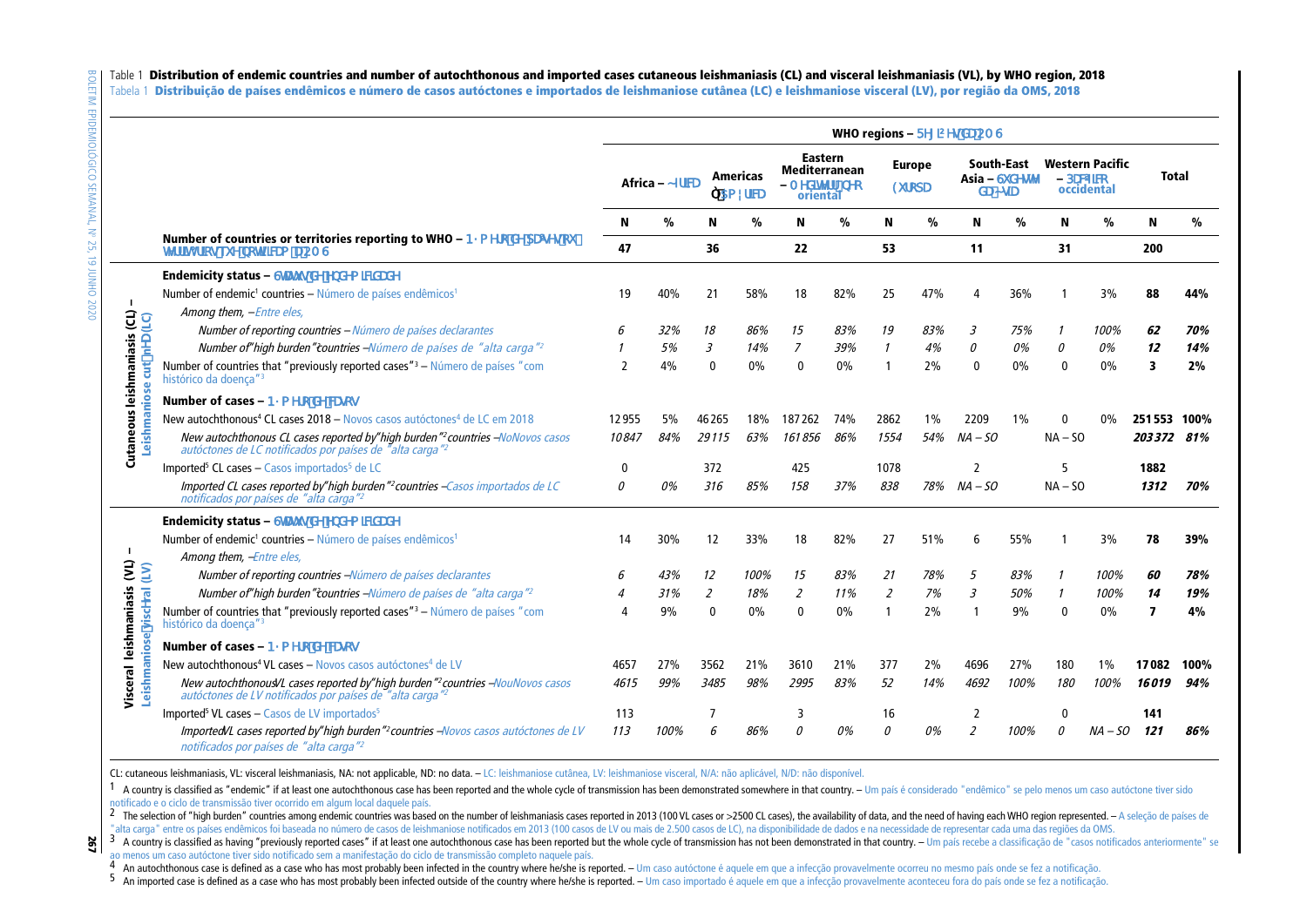Of the endemic countries, 25 have been considered to have a high burden of leishmaniasis since 2014: 14 countries for VL, 12 countries for CL and 1 country for both.<sup>7</sup> Having a high burden is an operational definition based on the number of cases of leishmaniasis reported in 2013 (>100 VL cases or >2500 CL cases), the availability of data and representation of each WHO region. All other endemic countries are categorized as having a low burden. Only the AMR has established a formal classification, with 5 transmission risk strata (low, average, high, intense and very intense) in their triennial CL composite indicator.<sup>8</sup>

# Reported cases

#### Reporting rates from countries to WHO

As of 29 May 2020, 62 of 88 countries (70%) endemic for CL had reported data for 2018 to WHO (*Table 1*). The reporting rates in countries that are endemic were high in AMR (86%; 18/21), EMR (83%; 15/18), EUR (83%; 19/25) and WPR (100%), medium in SEAR (75%; 3/4) and low in AFR (32%; 6/19), although the last was much higher than in 2016 (16%). Of the 78 countries endemic for VL, 60 (77%) reported to WHO. The reporting rate was high in AMR (100%), EMR (83%; 15/18), SEAR (83%; 5/6) and WPR (100%), medium in EUR (78%; 21/27) and low in AFR (43%; 6/14) (*Table 1*).

#### Geographical distribution

In 2018, 253 435 new CL cases (251 553 autochthonous and 1882 imported) and 17 223 new VL cases (17 082 autochthonous and 141 imported) were reported to WHO (*Table 1*). The results below are calculated for the new autochthonous cases, excluding those that were imported. More than 90% of the new CL cases were reported from EMR (74%) and AMR (18%). EMR and Algeria are considered to constitute an eco-epidemiological "hotspot", as together they reported 79% (198 109) of all CL cases. Seven countries, Afghanistan, Algeria, Brazil, Iran (Islamic Republic of), Iraq, Pakistan and the Syrian Arab Republic, each reported >10 000 CL cases, representing >70% of cases globally (*Map 1*) (*[Table S1](https://www.who.int/docs/default-source/ntds/leishmaniasis/wer-9525-supplementary-tables-s1-s2.pdf)*<sup>9</sup> ). Nepal, which had reported 1 case of CL in 2008, reported 1 autochthonous case in 2016 and 19 cases in 2018. [Table](https://www.who.int/docs/default-source/ntds/leishmaniasis/wer-9525-supplementary-tables-s1-s2.pdf) S1<sup>9</sup> shows the endemicity status for CL updated to 2018, the numbers of autochthonous CL cases reported between 2014 and 2018 and the numbers of imported CL cases reported between 2014 and 2018.

In 2018, the burden of VL was distributed more equally among WHO regions than that of CL, with 27% of VL cases reported by AFR and by SEAR and 21% by EMR and by AMR; EUR and WPR reported only 2% and 1%

Dos países endêmicos, 25 são considerados com alta carga de leishmaniose desde 2014: 14 países com LV, 12 países com LC e 1 país com ambas.<sup>7</sup> Alta carga é uma definição operacional baseada no número de casos de leishmaniose notificados em 2013 (mais de 100 casos de LV ou mais de 2500 casos de LC), na disponibilidade de dados e na representação de cada região da OMS. Os demais países endêmicos estão na categoria de baixa carga. Apenas a AMR estabeleceu uma classificação formal, com 5 estratos de risco de transmissão (baixo, médio, alto, intenso e muito intenso) em seu indicador composto trienal de LC.<sup>8</sup>

# Casos notificados

#### Taxas de notificação pelos países à OMS

Até 29 de maio de 2020, 62 de 88 países (70%) endêmicos com LC tinham notificado dados de 2018 para a OMS (Tabela 1). As taxas de notificação em países endêmicos foram altas na AMR (86%; 18/21), EMR (83%; 15/18), EUR (83%; 19/25) e WPR (100%), médio na SEAR (75%; 3/4) e baixo na AFR (32%; 6/19), embora nesta última tenham sido muito superiores às de 2016 (16%). Dos 78 países endêmicos para LV, 60 (77%) enviaram notificação à OMS. A taxa de notificação foi alta na AMR (100%), EMR (83%; 15/18), SEAR (83%; 5/6) e WPR (100%), média na EUR (78%; 21/27) e baixa na AFR (43%; 6/14) (Tabela 1).

# Distribuição geográfica

Em 2018, 253.435 novos casos de LC (251.553 autóctones e 1.882 importados) e 17.223 novos casos de LV (17.082 autóctones e 141 importados) foram notificados à OMS (Tabela 1). Os resultados abaixo foram calculados para novos casos autóctones, desconsiderando os casos importados. Mais de 90% dos novos casos notificados de LC vieram da EMR (74%) e da AMR (18%). A EMR e a Argélia são consideradas partes de uma área crítica do ponto de vista eco-epidemiológico, uma vez que juntas notificaram 79% (198.109) de todos os casos de LC. Sete países (Afeganistão, Argélia, Brasil, Irã, Iraque, Paquistão e Síria) notificaram mais de 10.000 casos de LC, o que representa mais de 70% dos casos globais (Mapa 1) (Tabela SI<sup>9</sup>). O Nepal, que notificou 1 caso de LC em 2008, notificou 1 caso autóctone em 2016 e 19 casos em 2018. A Tabela S1 <sup>9</sup> mostra o status atualizado de endemicidade da LC em 2018, os números de casos autóctones de LC notificados entre 2014 e 2018 e os números de casos importados de LC notificados entre 2014 e 2018.

Em 2018, a carga de LV, em comparação com a carga de LC, foi distribuída igualmente entre regiões da OMS, com 27% dos casos de LV notificados pela AFR e pela SEAR, e 21% pela EMR e pela AMR; EUR e WPR notificaram apenas 2% e 1%.

No. 22, 2016, pp. 287-296.

Manual of procedures for leishmaniases surveillance and control in the Americas. Washington DC: WHO Regional Office for the Americas; 2019 [\(https://iris.paho.org/](https://iris.paho.org/handle/10665.2/51838) [handle/10665.2/51838,](https://iris.paho.org/handle/10665.2/51838) accessed May 2020).

See supplementary tables S1 and S2 in the Global leishmaniasis surveillance update for detailed country data between 2014 and 2018 [\(https://www.who.int/docs/default](https://www.who.int/docs/default-source/ntds/leishmaniasis/wer-9525-supplementary-tables-s1-s2.pdf)[source/ntds/leishmaniasis/wer-9525-supplementary-tables-s1-s2.pdf](https://www.who.int/docs/default-source/ntds/leishmaniasis/wer-9525-supplementary-tables-s1-s2.pdf), accessed June 2020).

 $7$  Veja Nº 22, 2016, pp. 287-296.

Manual de procedimentos para vigilância e controle da leishmaniose nas Américas. Washington DC: OMS Escritório Regional para as Américas, 2019. Disponível em: https:// iris.paho.org/handle/10665.2/51838. Acesso em: maio de 2020.

<sup>&</sup>lt;sup>9</sup> Veja as tabelas suplementares S1 e S2 no boletim epidemiológico da vigilância global da leishmaniose para dados detalhados de cada país entre 2014 e 2018. Disponíveis em: https:// www.who.int/docs/default-source/ntds/leishmaniasis/wer-9525-supplementary-tables-s1-s2.pdf. Acesso em: junho de 2020.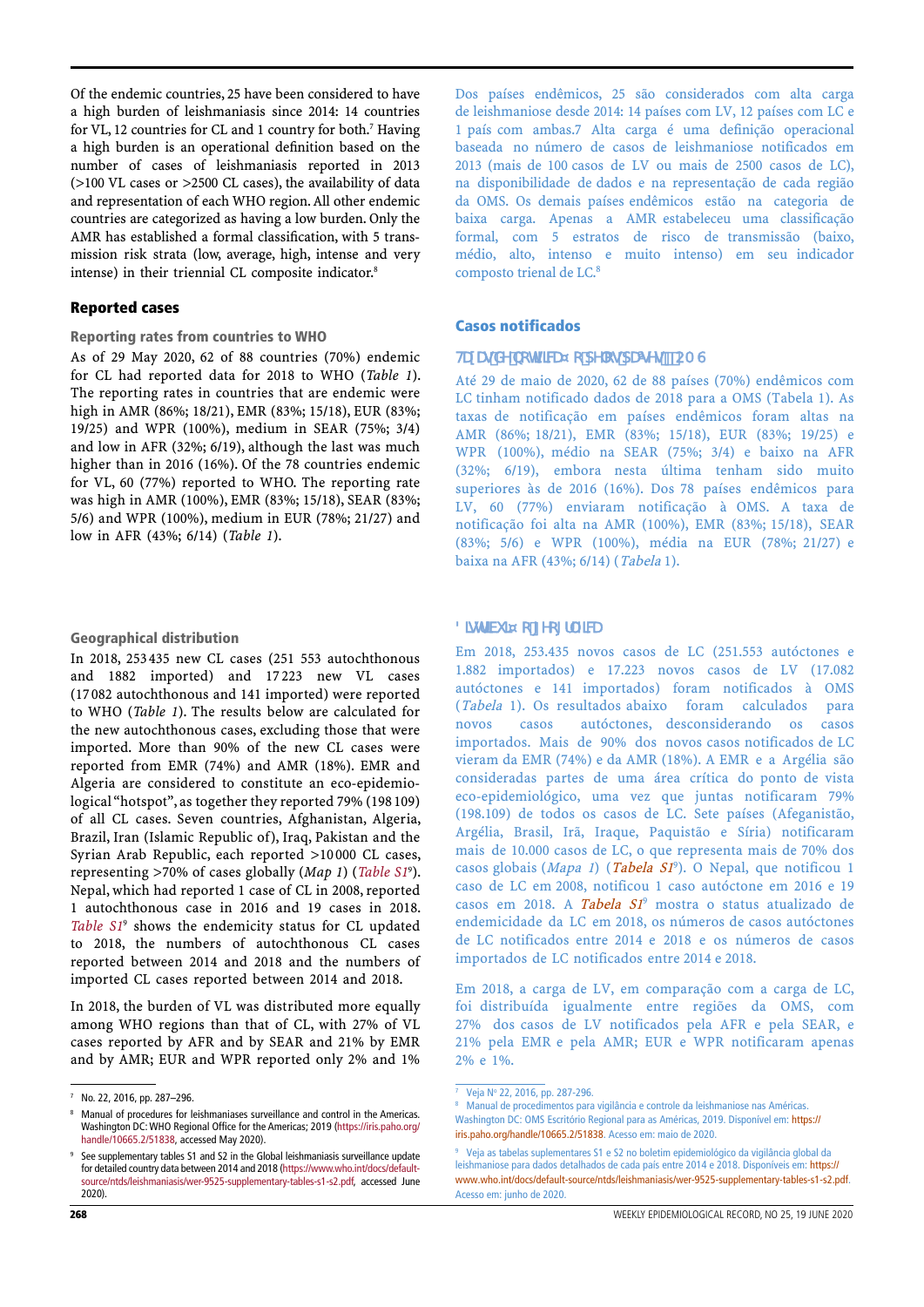

The boundaries and names shown and the designations used on this map do not imply the expression of any opinion whatsoever on the part of the World Health Organization concerning the legal status of any country, territory, or concerning the delimitation of its frontiers or boundaries. Dotted lines on maps represent approximate border lines for which there may not yet be full agreement. - As fronteiras e as designações usadas neste mapa não i opinião da parte da Organização Mundial da Saúde sobre a situação legal de qualquer país, território, cidade ou área, ou de suas autoridades, ou sobre a delimitação de suas fronteiras ou limites. As linhas pontilhadas nos fronteira aproximadas para as quais ainda pode não haver pleno acordo.

Map production: WHO/HTM/NTD/IDM. World Health Organization. N.B: This map was created with the data reported to WHO by 1 February 2020. For the latest updates please visit https://www.who.int/leishmaniasis/burden/GHO\_CL\_20 mapa: WHO/HTM/NTD/IDM. Organização Mundial da Saúde. Nota: Este mapa foi criado com dados notificados para a OMS até 1 de fevereiro de 2020. Para as últimas atualizações, visite : https://www.who.int/leishmaniasis/burden/G

© World Health Organization (WHO), 2020. All rights reserved. – © Organização Mundial da Saúde (OMS), 2020. Todos os direitos reservados..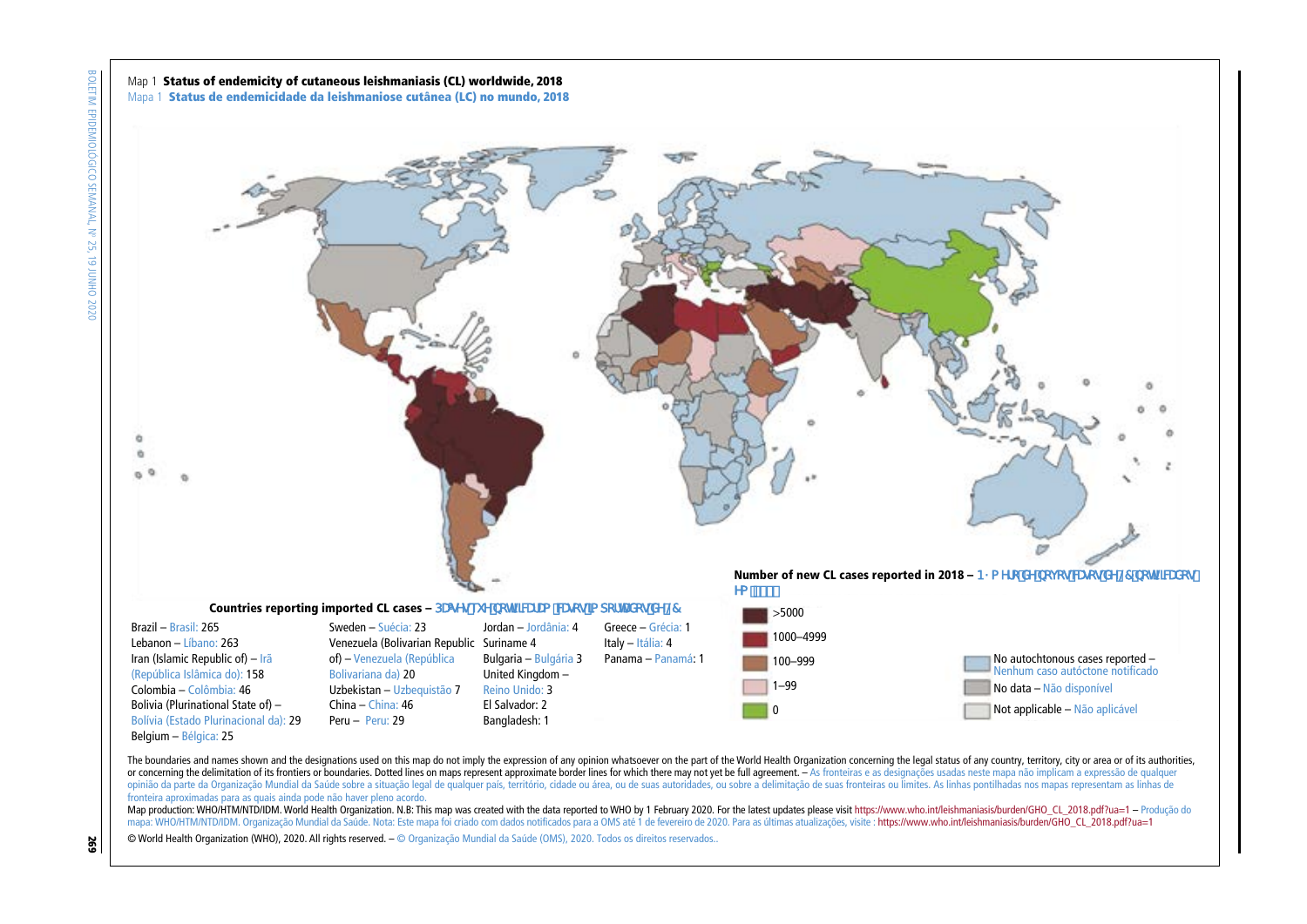of global cases, respectively. The 3 eco-epidemiological hotspots for VL are: East Africa (Ethiopia, Kenya, Somalia, South Sudan, Sudan and Uganda), with 45% of the total cases worldwide, the Indian subcontinent (Bangladesh, India and Nepal) with 28% and Brazil with 20%. Five countries, Brazil, Ethiopia, India, South Sudan and Sudan, each reported >1000 VL cases, representing 83% of all cases globally (*Map 2*) (*[Table S2](https://www.who.int/docs/default-source/ntds/leishmaniasis/wer-9525-supplementary-tables-s1-s2.pdf)*<sup>9</sup> ). With Bangladesh, China, Kenya, Nepal and Somalia, these 10 countries reported over 90% of VL cases worldwide. *[Table](https://www.who.int/docs/default-source/ntds/leishmaniasis/wer-9525-supplementary-tables-s1-s2.pdf) S2*<sup>9</sup> shows the endemicity of VL in 2018, the numbers of autochthonous and imported VL cases reported between 2014 and 2018 and the numbers of deaths among VL cases reported in the same period.

East Africa and the Indian subcontinent were respectively weighing 50% (11 326/22 691) and 30% (6744/22 691) in 2016 and 48% (10 763/22 421) and 28% (6212/22 421) in 2017, respectively. In 2018, the trend was similar, with 45% (7610/17 082) in East Africa and 27% (4692/17 082) on the Indian subcontinent. Similar trends were seen in AMR and EMR, where the proportions of VL cases of the global VL burden rose from 3281 (14%) and 5134 (23%) respectively in 2016 to 4239 (19%) and 5284 (24%) in 2017, respectively. In 2018, the proportions remained stagnant at 3562 (21%) and 3610 (21%). Although China reported 180 cases in WPR, representing <1% of the global VL burden, it remains a high burden country as per operational definition.

#### Trends over time

At global level, there was a general increasing trend in the number of new autochthonous CL cases reported annually to WHO between 1998 and 2018, from 71 486 to 251 553 cases, with 2 periods of decreasing trends in 2006–2008 and 2012–2014 (*Figure 1a*). The global trend is due mainly to the trend in EMR.

In AMR, where current reporting rates are high, there was a slight decreasing trend in CL cases, from a peak of 71 866 cases in 2005 to 46 265 cases in 2018. Details of the epidemiology of the leishmaniases in AMR are published elsewhere.10 The numbers of cases in AFR increased between 1998 and 2005, decreased up to 2014 and then increased up to 2018. In EUR, there was a fluctuating trend of 2300–3400 cases after 2010 and a sharp decrease to around 1000 cases in 2017–2018. No cases have been reported from WPR in the past 5 years. In SEAR, where 99% of CL cases are reported from Sri Lanka, there was a 15 times increase between 2010 and 2018, from 148 cases to 2189.

In the past 2 decades (1998–2018), the numbers of VL cases reported to WHO peaked at 62 715 in 2006, followed by another peak of 64 223 cases in 2011 (*Figure 1b*). The 2 peaks are due mainly to the numbers in SEAR, with 50 091 cases (80% of cases reported globally) in 2006 and 36 920 cases (57%) in 2011. Since 2011, SEAR has As 3 áreas críticas eco-epidemiológicas de LV são: Leste da África (Etiópia, Quênia, Somália, Sudão do Sul, Sudão e Uganda), com 45% do total de casos pelo mundo, subcontinente indiano (Bangladesh, Índia e Nepal), com 28%, e Brasil, com 20%. Cinco países (Brasil, Etiópia, Índia, Sudão do Sul e Sudão) notificaram mais de 1.000 casos de LV cada, o que representa 83% de todos os casos pelo mundo (Mapa 2) (Tabela S2<sup>9</sup>). Com Bangladesh, China, Quênia, Nepal e Somália, esses 10 países notificaram mais de 90% dos casos de LV no mundo. A Tabela S2 <sup>9</sup> mostra a endemicidade de LV em 2018, o número de casos autóctones e importados de LV entre 2014 e 2018 e os números de mortes entre os casos de LV notificados no mesmo período.

A África Oriental e o subcontinente indiano responderam, respectivamente, por 50% (11.326/22.691) e 30% (6.744/22.691) em 2016 e 48% (10.763/22.421) e 28% (6.212/22.421) em 2017, respectivamente. Em 2018, a tendência foi semelhante, com 45% (7.610/17.082) no leste africano e 27% no subcontinente indiano. Tendências semelhantes foram observadas em AMR e EMR, onde as proporções de casos de LV da carga global de LV aumentaram de 3.281 (14%) e 5.134 (23%), respectivamente, em 2016 para 4.239 (19%) e 5.284 (24%) em 2017, respectivamente. Em 2018, as proporções permaneceram estagnadas em 3.562 (21%) e 3.610 (21%). Embora a China tenha notificado 180 casos na WPR, o que representa <1% da carga global de LV, ainda é considerado um país de alta carga conforme a definição operacional.

#### Tendências ao longo do tempo

Em nível global, a tendência entre 1998 e 2018 foi de aumento geral no número de novos casos autóctones de LC notificados a cada ano para a OMS, aumentando de 71.486 para 251.553, com 2 períodos de baixa entre 2006-2008 e 2012-2014 (Figura 1a). A tendência global se deve, principalmente, à tendência na EMR.

Na AMR, onde as taxas de notificação atuais são altas, houve uma leve tendência de baixa em casos de LC, caindo de 71.866 casos em 2005 para 46.265 casos em 2018. Detalhes da epidemiologia da leishmaniose na AMR publicados em lugares diversos.10 O número de casos na AFR aumentou entre 1998 e 2005, diminuiu até 2014 e em seguida aumentou até 2018. Na EUR houve uma tendência variável de 2.300 a 3.400 casos após 2010 e uma diminuição acentuada para aproximadamente 1.000 casos entre 2017 e 2018. Nenhum caso foi notificado na WPR nos últimos 5 anos. Na SEAR, onde 99% dos casos de LC notificados são do Sri Lanka, houve um aumento de 15 vezes entre 2010 e 2018, de 148 casos para 2.189.

Nas últimas 2 décadas (1998 a 2018), o número de casos de LV notificados à OMS atingiu o pico de 62.715 em 2006, seguido por outro pico de 64.223 casos em 2011 (Figura 1b). Os 2 picos se devem, principalmente, aos números na SEAR, com 50.091 casos (80% notificados globalmente) em 2006 e 36.920 casos (57%) em 2011. Desde 2011, SEAR tem experimentado uma redução acen-

<sup>10</sup> Leishmaniases: Epidemiological reports of the Americas, No. 8. Washington DC: WHO Regional Office for the Americas; 2019 [\(https://iris.paho.org/](https://iris.paho.org/handle/10665.2/51734) [handle/10665.2/51734,](https://iris.paho.org/handle/10665.2/51734) accessed May 2020).

<sup>10</sup> Leishmaniases: Epidemiological reports of the Americas, No. 8. Washington DC, OMS Escritório Regional para as Américas, 2019. Disponível em: https://iris.paho.org/handle/10665.2/51734. Acesso em: maio de 2020.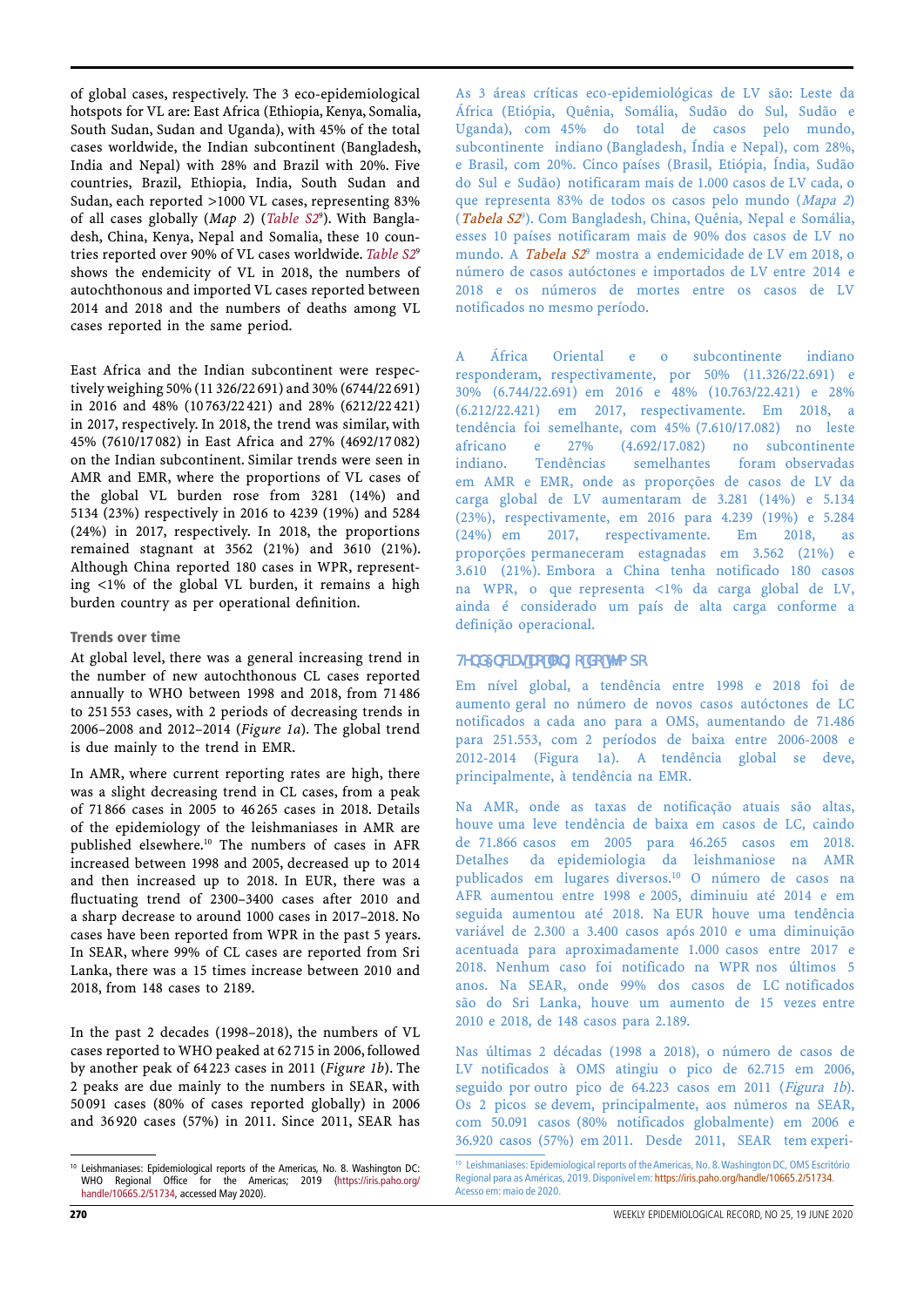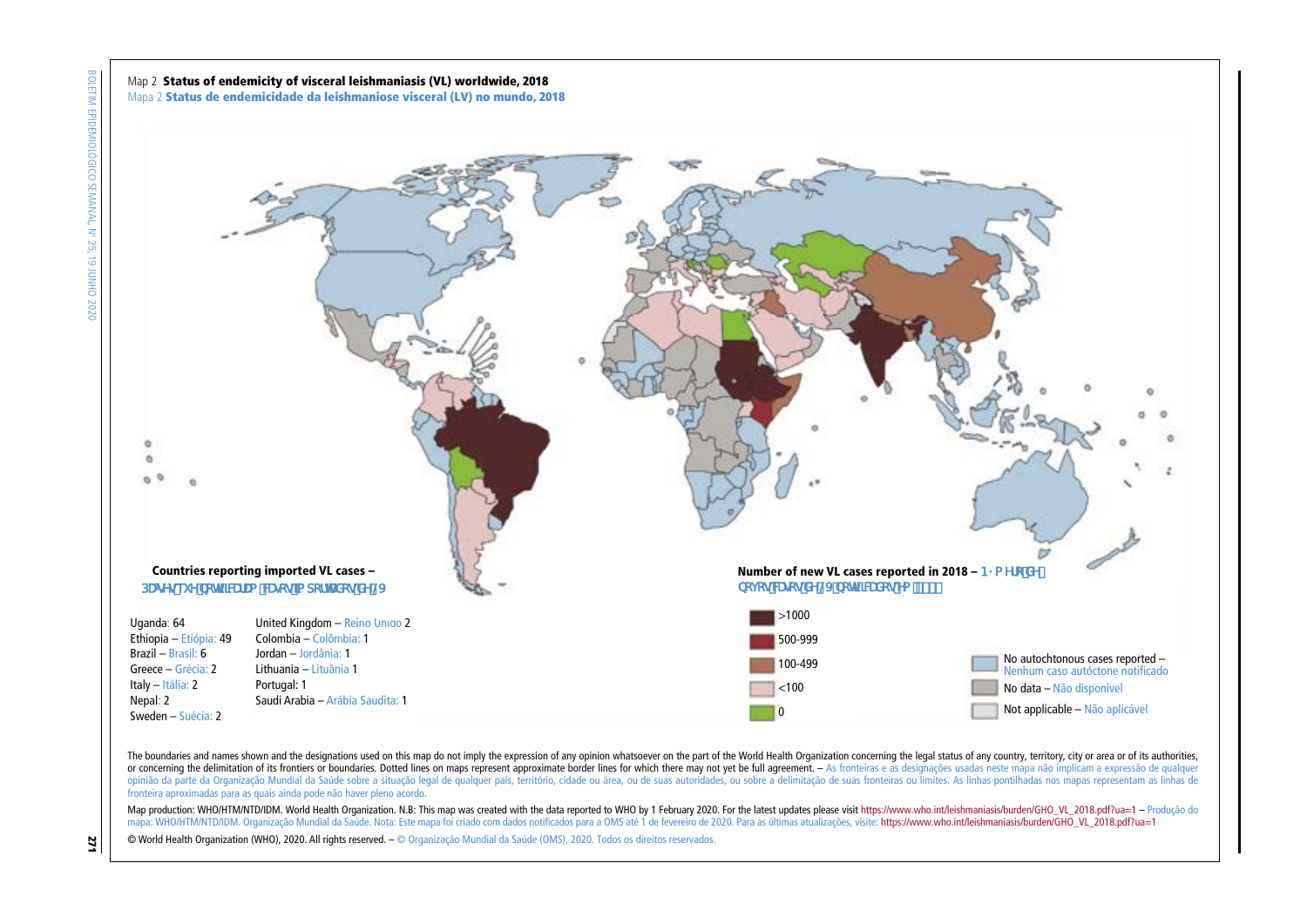seen a sharp decrease in the number of cases, to <5000 cases in 2018, i.e. a decrease of 87% (4696/36 920) since 2011. A peak in the number of VL cases reported in 2011 was also seen in AFR, with 13 072 (20% of the cases reported globally), and a sudden increase in 2014, which was considered to be due to VL outbreaks in Kenya and South Sudan; in that year, AFR reported more VL cases (11 119 cases) than SEAR (10 202 cases) for the first time.

tuada no número de casos, para menos de 5.000 casos em 2018, ou seja, uma redução de 87% (4696/36 920) desde 2011. Um pico no número de casos notificados de LV em 2011 também foi observado na AFR, com 13.072 (20% dos casos notificados globalmente) e um aumento repentino em 2014, devido aos surtos de LV no Quênia e no Sudão do Sul. Naquele ano, a AFR notificou mais casos de LV (11.119 casos) do que a SEAR (10.202 casos) pela primeira vez.





**272** WEEKLY EPIDEMIOLOGICAL RECORD, NO 25, 19 JUNE 2020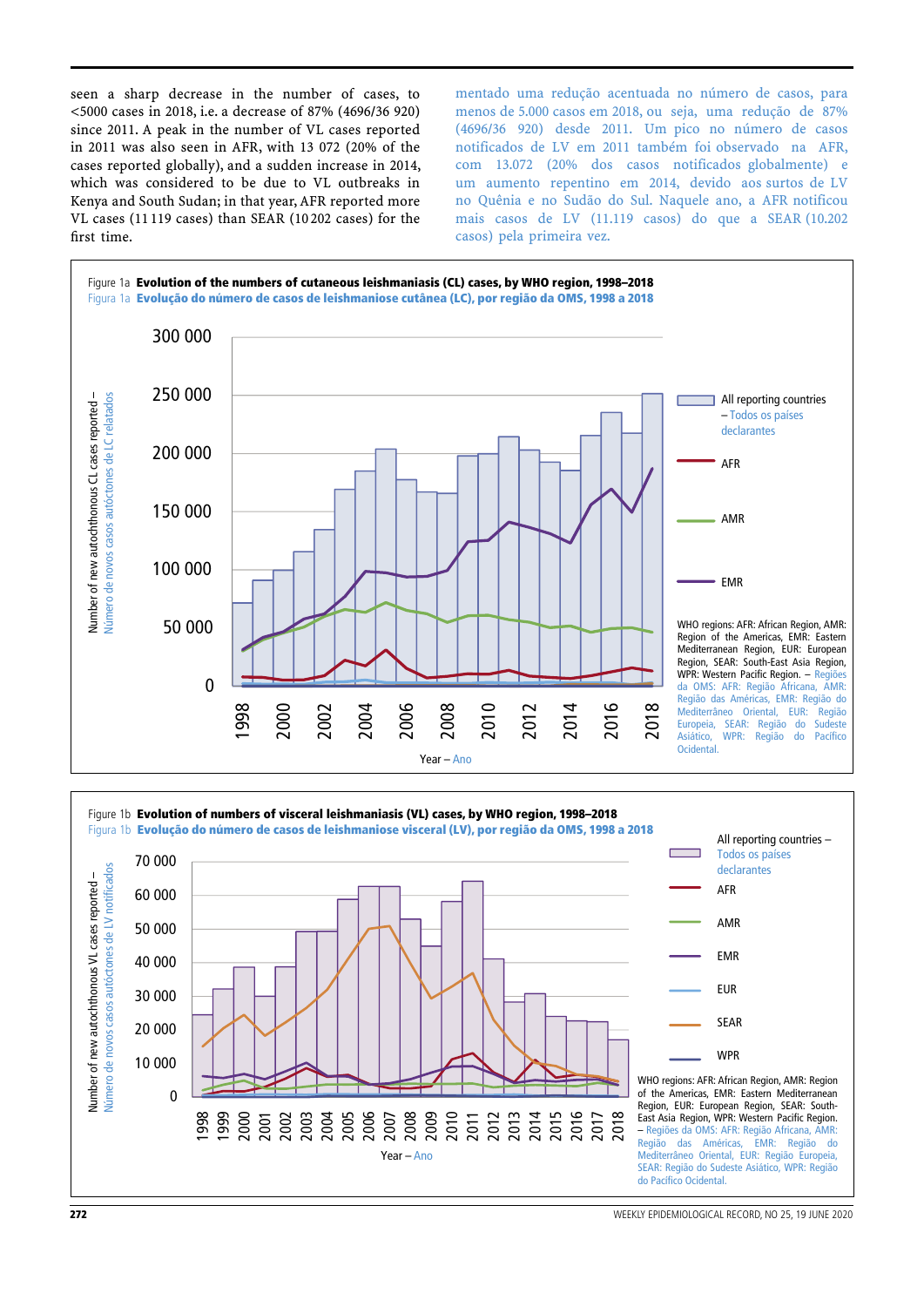Since 2011, the number of VL cases has decreased consistently to the current level of 17 082 cases, which is the lowest number since 1998.

## Imported cases

In 2018, 1882 imported cases of CL and 141 of VL were reported to WHO. In the past 5 years, EMR and EUR have reported that >75% of CL are imported, notably in Turkey (838 imported cases), Lebanon (263), France (176) and Iran (Islamic Republic of) (158). In AMR, Brazil reported the most imported cases of CL (265, i.e. 71% of imported cases reported by AMR), followed by Colombia (46) and the Bolivarian Republic of Venezuela (20). Most imported cases of VL in the past 5 years have been reported by AFR. In 2018, 81% (113/141) of the imported cases were reported by AFR, mainly from Uganda (64 imported cases originating in Kenya) and Ethiopia (49 imported VL cases).

# Five additional indicators

Since 2014, additional indicators have been collected to strengthen leishmaniasis surveillance, some from all countries (PKDL burden and VL case fatality rate) and other from selected countries where the disease is considered a public health problem. From 25 "highburden" countries targeted initially, 37 countries now report on those additional indicators annually, which are published on the WHO website as country profiles. Gender and age distribution for CL and VL, HIV co-infection rate for VL are discussed below for the 25 high-burden countries that have been reporting since 2014.

# Post-kala-azar dermal leishmaniasis (PKDL)

Since 2014, WHO has been strengthening surveillance of PKDL, which is usually a sequela of VL and represents a potential reservoir of infection. In the 5-year period 2014–2018, 7767 PKDL cases were reported from 3 WHO regions: AFR reported 470 cases (6%), EMR 402 cases (5%) and SEAR 6895 cases (89%), while EUR, AMR and WPR reported none. In 2018, a total of 1657 PKDL cases were reported from 6 countries, with significant variations in their contribution to the total: 7% from Bangladesh, 1% from Ethiopia, 75% from India, 9% from Sudan and 8% from South Sudan. Nepal reported <1%. The trend increased over the 5-year period, with a 2- to 3-times increase between 2014 and 2018 (*Figure 2*).

# Case fatality rates in VL patients

Since 2014, 27 countries have reported VL deaths (including 0) for at least 1 year, and 16 have reported at least 1 death. A total of 3053 deaths were reported in 2014–2018, of which 8 were relapse cases. A mean annual number of 610 deaths was reported in the 5-year period, from 484 in 2015 to 753 in 2017 (*[Table S1](https://www.who.int/docs/default-source/ntds/leishmaniasis/wer-9525-supplementary-tables-s1-s2.pdf)*<sup>9</sup> ). The case fatality rate increased slightly in the last 4 years, from 2.1% to 3.3%.

In 2017 and 2018, >95% of VL deaths were reported by 5 countries: Brazil (427 in 2017 and 368 in 2018), South

Desde 2011, o número de casos de LV diminuiu constantemente para o nível atual de 17.082 casos, ou seja, o menor número desde 1998.

#### Casos importados

Em 2018, 1882 casos importados de LC e 141 de LV foram notificados à OMS. Nos últimos 5 anos, EMR e EUR notificaram que mais de 75% dos casos de LC foram importados, principalmente na Turquia (838 casos importados), Líbano (263), França (176) e Irã (158). Na AMR, o Brasil notificou a maioria dos casos de LC (265, ou seja, 71% dos casos importados relatados pela AMR), seguido pela Colômbia (46) e pela República Bolivariana da Venezuela (20). A maioria dos casos importados de LV nos últimos 5 anos foi notificada pela AFR. Em 2018, 81% (113/141) dos casos importados foram notificados pela AFR, principalmente Uganda (64 casos importados originados do Quênia) e Etiópia (49 casos importados de LV).

# Cinco indicadores adicionais

Desde 2014, indicadores adicionais foram coletados para reforçar a vigilância da leishmaniose, alguns referentes à carga (PKDL e taxa de letalidade de casos de LV) de todos os países e outros de países selecionados, onde a doença é considerada um problema de saúde pública. Dos 25 países de "alta carga" considerados inicialmente, 37 países já notificam esses indicadores adicionais anualmente, publicados no site da OMS como perfis de países. A distribuição de gênero e idade para LC e LV e a taxa de coinfecção por HIV para VL são discutidos abaixo para os 25 países de alta carga que têm relatado desde 2014.

# Leishmaniose dérmica pós-calazar (PKDL)

Desde 2014, a OMS tem reforçado a vigilância de PKDL, que geralmente é uma sequela da LV e representa um reservatório potencial de infecção. Num período de 5 anos, de 2014 a 2018, 7.767 casos de PKDL foram notificados por 3 regiões da OMS: a AFR notificou 470 casos (6%); EMR 402 casos (5%); e SEAR 6.895 casos (89%), enquanto EUR, AMR e WPR não relataram nenhum. Em 2018, 1.657 casos de PKDL foram notificados por 6 países, com variações significativas em sua contribuição para o total: 7% de Bangladesh, 1% da Etiópia, 75% da Índia, 9% do Sudão e 8% do Sudão do Sul. O Nepal relatou menos de 1%. A tendência aumentou ao longo do período de 5 anos, com um aumento de 2 a 3 vezes entre 2014 e 2018 (Figura 2).

# Taxas de letalidade em pacientes com LV

Desde 2014, 27 países notificaram mortes por LV (incluindo 0) por pelo menos 1 ano e 16 notificaram pelo menos 1 morte. Foram notificadas 3.053 mortes entre 2014 w 2018, das quais 8 foram casos de recidiva. Um número médio anual de 610 mortes foi notificado no período de 5 anos, de 484 em 2015 para 753 em 2017 (Tabela S1<sup>9</sup>). A taxa de letalidade aumentou ligeiramente nos últimos 4 anos, de 2,1% para 3,3%.

Em 2017 e 2018, mais de 95% das mortes por LV foram notificadas por 5 países: Brasil (427 em 2017 e 368 em 2018), Sudão do Sul (84 em 2017 e 86 em 2018), Sudão (95 mortes em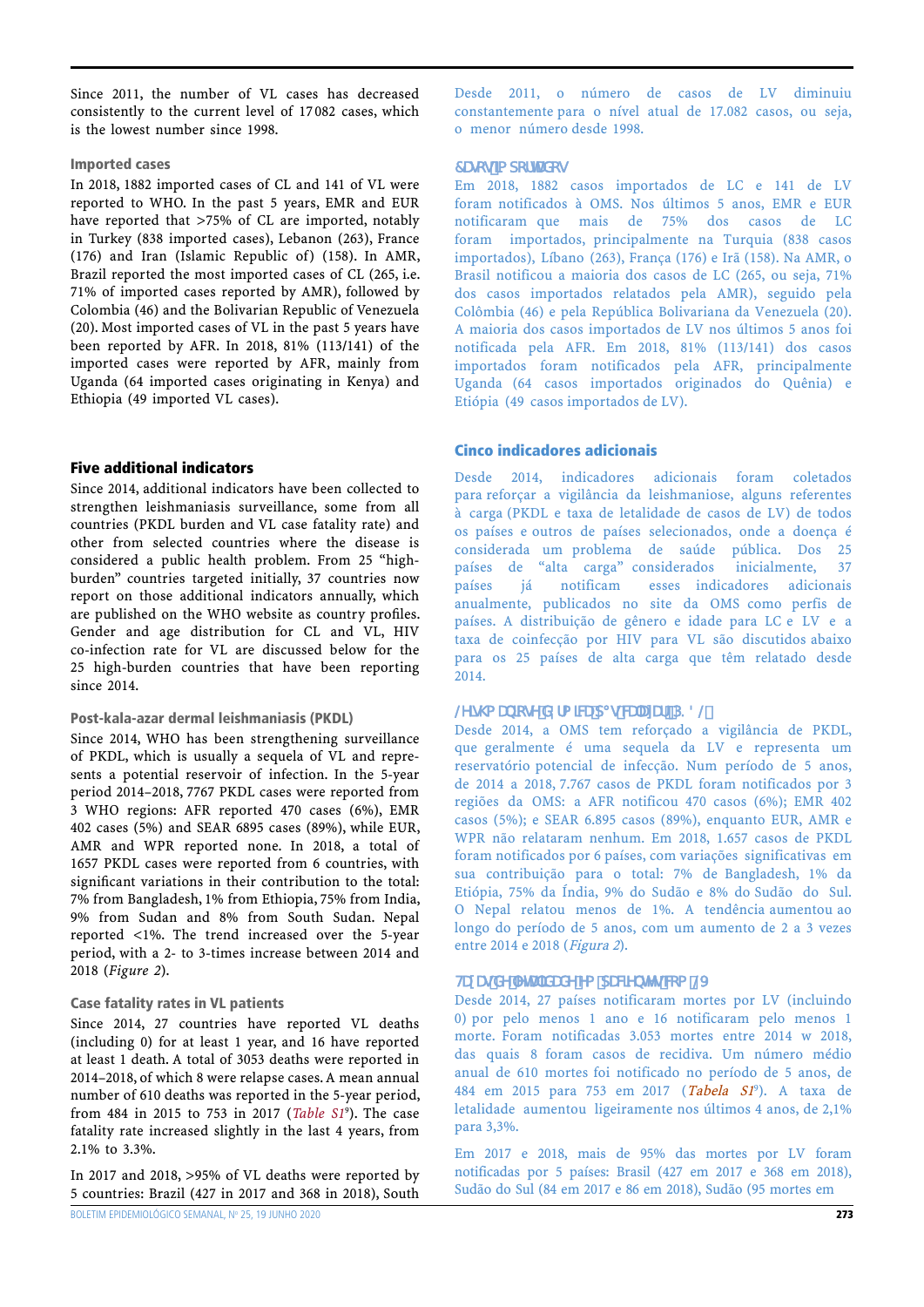

Sudan (84 in 2017 and 86 in 2018), Sudan (95 deaths in 2017, no data in 2018), India (73 deaths in 2017 and 58 in 2018) and Ethiopia (40 deaths in 2017, with 39 of new cases; and 31 deaths in 2018, with 26 of new cases). In 2018, the case fatality rate was >1% in the 13 countries that reported at least 1 death. The case fatality rate was >3% in 5 countries: Bangladesh (4.0%, 5/124), Brazil (10.6%, 368/3466), Jordan (100%, 1/1), Paraguay (26.3%, 5/19) and South Sudan (4.6%, 86/1867).

# Age and gender distribution

The completeness of data on both age and gender distribution increased dramatically in the period 2014–2018. For VL, information on age and gender was missing for 50% and 52% of cases in 2014 but for only 1% and 3% in 2018 (*Figure 3a* and *3b*). Similar trends are seen for CL, information on age having been missing for more than half of cases in 2014 and 2015 but for only 7% of cases in 2017 and <1% in 2018.

In 2018, 13 of 14 VL high-burden countries reported on the age and gender distribution. Overall, 53% of VL cases were in people aged ≥15 years, 29% in those aged 5–14 years and 17% in those aged <5 years. More than 75% were in people aged ≥15 years in Bangladesh (85%), Ethiopia (82%) and Nepal (75%), while more than 25% of cases were in children <5 years of age in 4 countries: Somalia (65%), Georgia (58%), Brazil (31%) and China (28%).

In 2018, globally, 63% of VL cases were male and 34% were female (3% unknown). Over-representation of males among VL cases was seen in 11 high-burden

2017, nenhum dado em 2018), Índia (73 mortes em 2017 e 58 em 2018) e Etiópia (40 mortes em 2017, com 39 de novos casos; e 31 mortes em 2018, com 26 de novos casos). Em 2018, a taxa de letalidade maior do que 1% nos 13 países que relataram pelo menos 1 morte. A taxa de letalidade foi maior do que 3% em 5 países: Bangladesh (4,0%, 5/124), Brasil (10,6%, 368/3466), Jordânia (100%, 1/1), Paraguai (26,3%, 5/19) e Sudão do Sul (4,6%, 86/1867).

#### Distribuição por idade e gênero

A integralidade dos dados apurados sobre a distribuição por idade e gênero aumentou substancialmente no período de 2014 a 2018. No caso da LV, faltavam informações sobre idade e gênero de, respectivamente, 50% e 52% dos casos em 2014, mas apenas de 1% e 3% em 2018 (Figura 3a e 3b). Foram observadas tendências similares para LC, com falta de informações sobre idade para mais da metade dos casos em 2014 e 2015, mas de apenas 7% dos casos em 2017 e menos de 1% em 2018.

Em 2018, 13 dos 14 países com mais alta carga de LV notificaram dados sobre a distribuição por idade e gênero. No geral, 53% dos casos de LV eram em pessoas com pelo menos 15 anos de idade, 29% em pessoas com idades entre 5 e 14 anos e 17% em pessoas com menos de 5 anos de idade. Mais de 75% eram pessoas com pelo menos 15 anos de idade em Bangladesh (85%), Etiópia (82%) e Nepal (75%), enquanto mais de 25% dos casos eram de crianças com menos de 5 anos em 4 países: Somália (65%), Geórgia (58%), Brasil (31%) e China (28%).

274 WEEKLY EPIDEMIOLOGICAL RECORD, NO 25, 19 JUNE 2020 Em 2018, globalmente, 63% dos casos de LV foram em homens e 34% em mulheres (3% de casos desconhecidos). A preponde-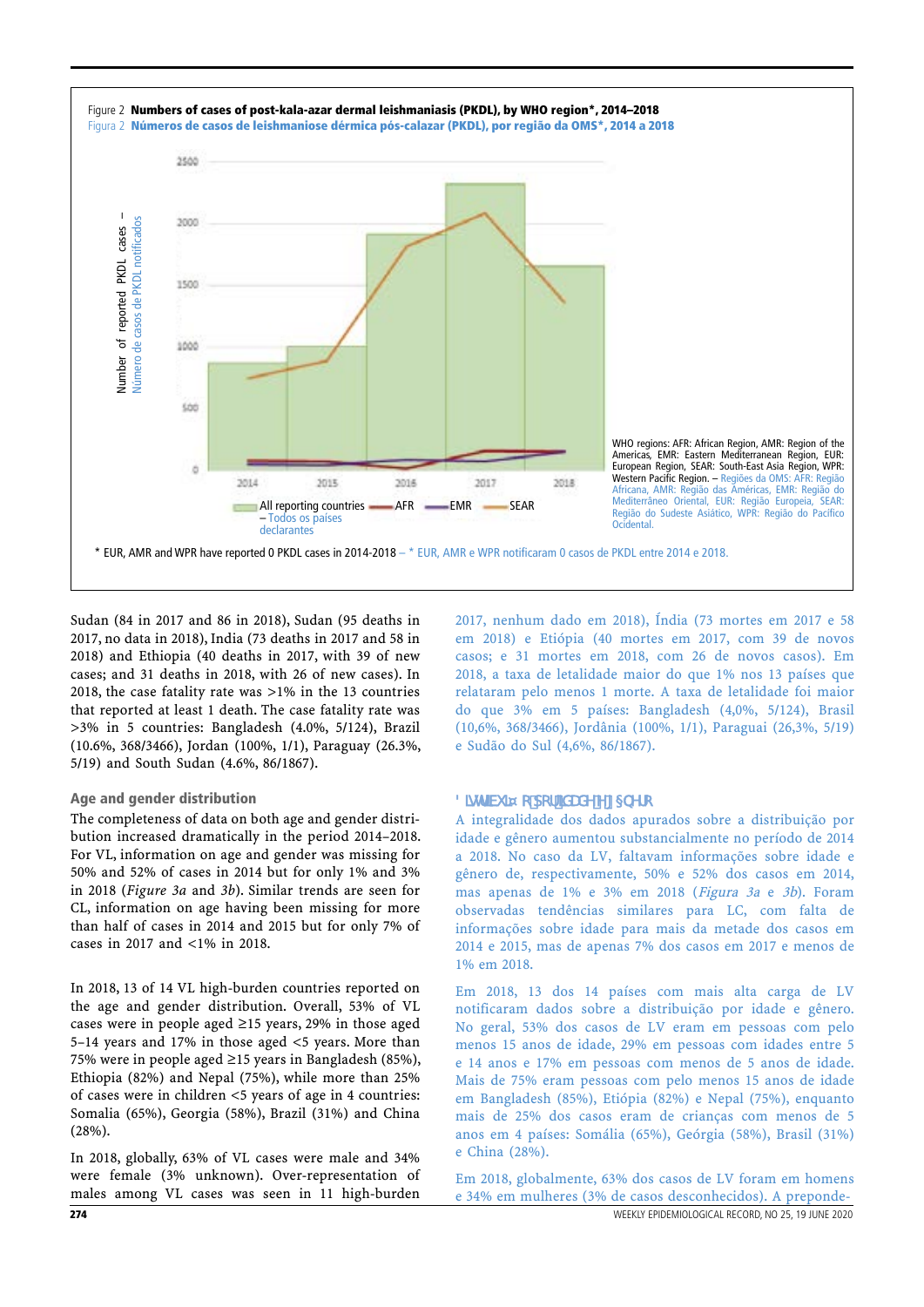



BOLETIM EPIDEMIOLÓGICO SEMANAL, Nº 25, 19 JUNHO 2020  $\,$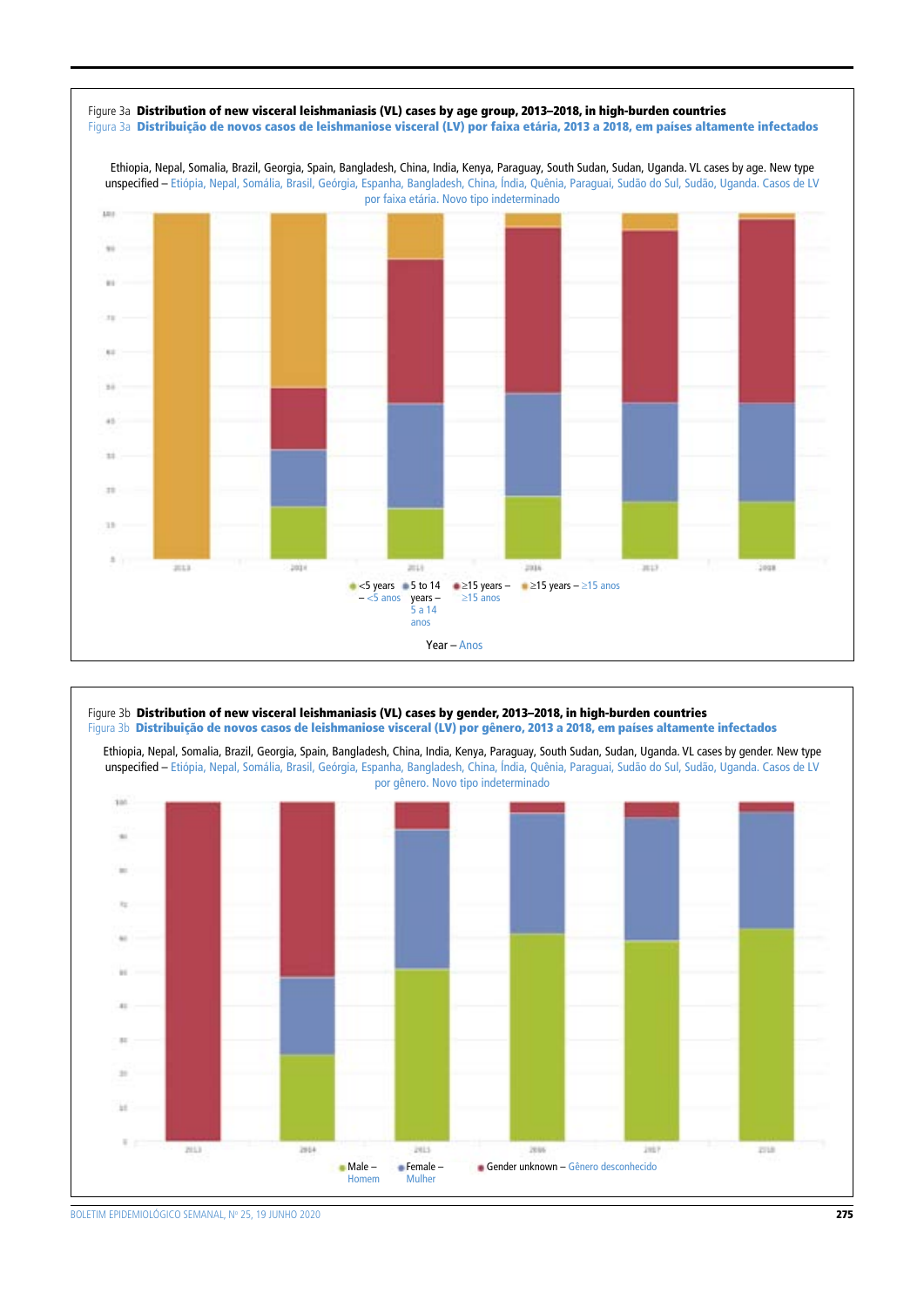countries, with 90% of cases in males in Ethiopia and 73% in Nepal. Only 2 countries showed a higher proportion of females, with 67% in Uganda and 52% in Bangladesh.

In 2017 and 2018, for which the information is more complete, about 50% of CL cases were in people aged ≥15 years (53% in 2017 and 55% in 2018), 20% in 2017 and 27% in 2018 were in children aged 5–14 years and 18% (in 2017) and 21% (in 2018) were in children aged <5 years. The age distribution varied by region, with >80% of cases aged ≥15 years in AMR in 2017 and 2018 and only about 40% of cases in that age group in EMR.

During the same period, the gender distribution of CL cases was well balanced: 47% of cases were female in 2018 (52% male and 2% unknown) and 45% of cases were female in 2017 (50% male and 5% unknown). This is due largely to an even balance in EMR, where 49% of cases were female in 2018 and 50% in 2017 (with no missing information). Conversely, in AMR, the distribution was more biased towards males, as only 27% of cases were female in 2018 and 28% in 2017.

# HIV-VL co-infection

Co-infection with HIV and VL has been published from 42 countries. During the period 2014–2018, >40 000 VL cases from 16 countries were tested for HIV co-infection and results were reported to WHO. Of the 14 VL highburden countries, 10 reported at least 1 case of VL–HIV co-infection in the period 2014–2018, 1 country reported 0 cases, and 3 did not report this indicator. In the period 2014–2018, 2590 cases (new and relapses) of VL–HIV co-infection were reported. In AFR, EMR, EUR and SEAR, where full reporting on HIV status (positive, negative or unknown) was more systematic, 1.6% of cases were reported to be co-infected in 2016, 2.6% in 2017 and 3.8% in 2018, with proportions of cases with unknown status of 34%, 35% and 6%, respectively.

# Discussion and conclusion

This report updates analyses of the 6 indicators for leishmaniasis made publicly available on the GHO and first published in 2017 in the *Weekly Epidemiological Record*. Standardized tools issued by the Global Leishmaniasis Programme in 2014 were used in monitoring global and regional trends.

In 2018, the decreasing trend in the number of reported VL cases that started in 2011 continued, to an unprecedented number of <20 000 cases. This is due to the results of the VL elimination programme in SEAR, the only region in which the prevalence of the disease has decreased sharply and continuously. The global trend for CL since 1998 is an increase, which is due partly to strengthened surveillance of CL globally but also to civil unrest and armed conflict, which may have led to local outbreaks in some countries and may also

rância de homens entre os casos de LV foi observada em 11 países de alta carga, com 90% dos casos em homens na Etiópia e 73% no Nepal. Apenas 2 países mostraram uma proporção maior de mulheres, com 67% em Uganda e 52% em Bangladesh.

Em 2017 e 2018, para os quais a informação é mais completa, cerca de 50% dos casos de LC foram em pessoas com pelo menos 15 anos de idade (53% em 2017 e 55% em 2018); 20% em 2017 e 27% em 2018 foram em crianças com idades entre 5 e 14 anos; e 18% (em 2017) e 21% (em 2018) foram em crianças com menos de 5 anos de idade. A distribuição de idade variou por região, com mais de 80% dos casos com pelo menos 15 anos de idade na AMR em 2017 e 2018 e apenas cerca de 40% dos casos nessa faixa etária na EMR.

Durante o mesmo período, a distribuição dos casos de LC por gênero foi bem equilibrada: 47% dos casos foram em mulheres em 2018 (52%em homens e 2% desconhecidos) e 45% dos casos foram em mulheres em 2017 (50% em homens e 5% desconhecidos). Isso se deve, em grande parte, a um equilíbrio na EMR, onde 49% dos casos foram em mulheres em 2018 e 50% em 2017 (sem falta de informação). Em contrapartida, na AMR, a incidência foi maior nos homens, enquanto apenas 27% dos casos foram em mulheres em 2018 e 28% em 2017.

# Coinfecção Leishmania-HIV

A coinfecção com HIV e LV foi publicada em 42 países. Durante o período de 2014 a 2018, mais de 40.000 casos de LV de 16 países foram testados para coinfecção por HIV e os resultados foram informados à OMS. Dos 14 países de alta carga de LV, 10 notificaram ao menos um caso de coinfecção Leishmania-HIV no período de 2014 a 2018, 1 país notificou 0 caso e 3 não notificaram esse indicador. No período de 2014 a 2018, foram notificados 2.590 casos de coinfecção Leishmania-HIV (novos e reincidentes). Na AFR, EMR, EUR e SEAR, onde notificações completas sobre o status do HIV (positivo, negativo ou desconhecido) foram mais sistemáticas, 1,6% dos casos foram notificados como coinfectados em 2016, 2,6% em 2017 e 3,8% em 2018, com proporções de casos com status desconhecido de 34%, 35% e 6%, respectivamente.

# Discussão e conclusão

Esse relatório atualiza análises de 6 indicadores para leishmaniose, sendo disponibilizado publicamente no GHO e publicado pela primeira vez em 2017 no Boletim Epidemiológico Semanal. Ferramentas padrões fornecidas pelo Programa Global de Leishmaniose em 2014 foram usadas no monitoramento de tendências globais e regionais.

Em 2018, a tendência decrescente no número de casos notificados de LV, que começou em 2011, continuou até chegar a um número sem precedentes menos de 20.000 casos. Isso se deve aos resultados do programa de eliminação da LV na SEAR, a única região na qual a prevalência da doença diminuiu de forma brusca e progressiva. A tendência global nos dados de LC a partir de 1998 é de aumento, o que se deve parcialmente ao reforço da vigilância da LC em todo o mundo, bem como aos desobediência civil e conflitos armados, que podem ter levado a surtos locais em alguns países, resultando em relatórios incompletos na EMR. Isso explicaria a redução nos números observada entre 2012 e 2014 e em 2017 naquela região.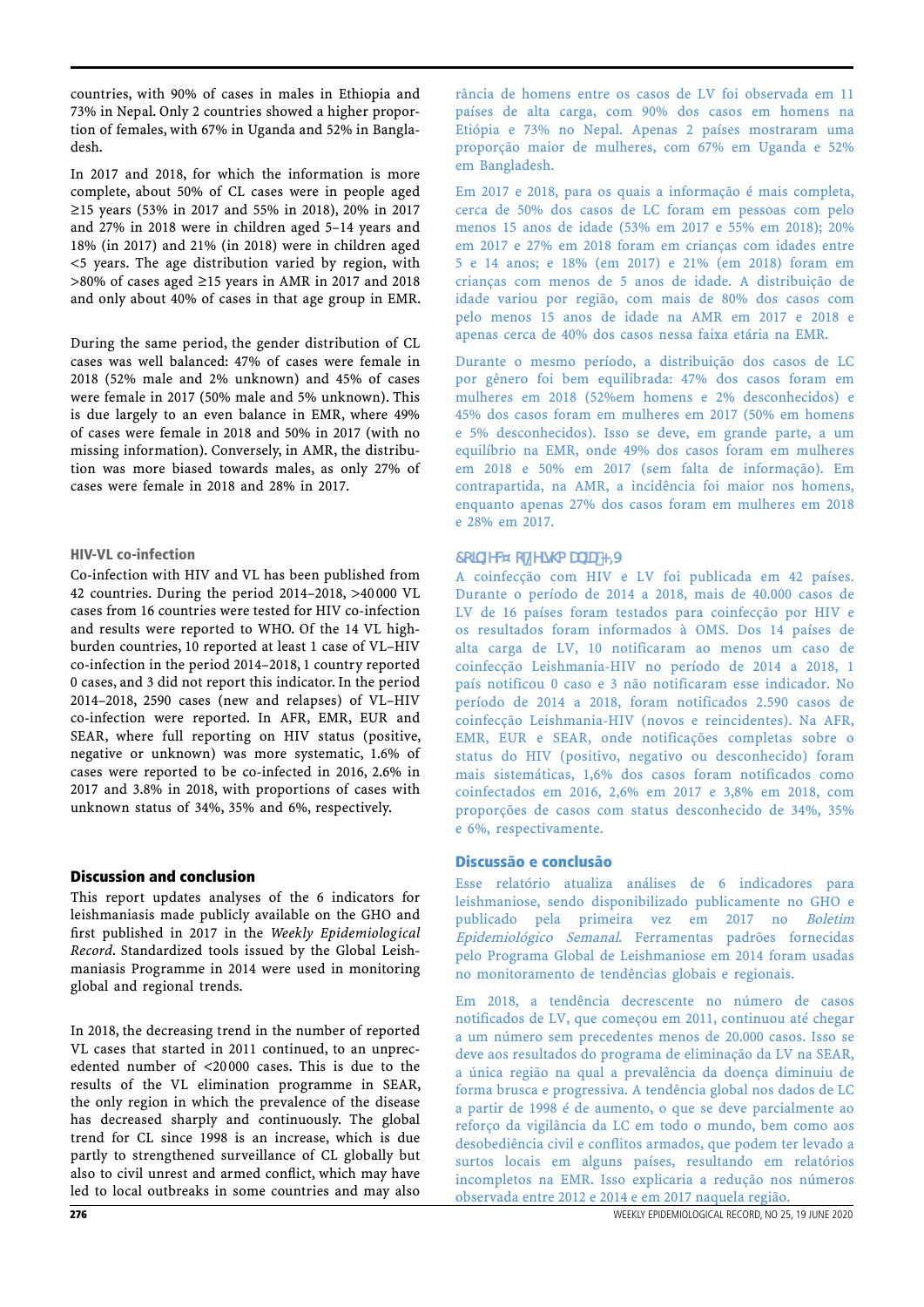have resulted in incomplete reporting in EMR, which would explain the decreased numbers observed in 2012–2014 and 2017 in that Region.

The burden of VL continues to be balanced among AFR, AMR, EMR and SEAR, although EMR continues to suffer the highest CL burden, with 74% of cases (versus 69% in 2016), followed by AMR (18% versus 24% in 2016).

Leishmaniasis continues to spread, with a total of 97 endemic countries or territories, of which 4 were added in 2017–2018. This indicates the importance of close monitoring of the situation in areas where elements of a transmission cycle exist or where the parasite may cause different types of leishmaniasis. Uruguay was considered non-endemic until 1 autochthonous VL case was reported in 2018. Surveillance in non-endemic and low-burden countries is also important, to collect data on imported cases and to be prepared to detect, investigate, manage and report to WHO any potential new leishmaniasis focus or outbreak. Some countries, like Sri Lanka, have made leishmaniasis a notifiable disease, which has improved surveillance.

Reporting was more complete in 2018 than in 2016, in both the number of reporting countries (from 66% to 70% for CL and from 72% to 77% for VL) and the completeness of reported data, illustrated in *Figure 3a*  and *3b*. Regular publication of global overviews in the *Weekly Epidemiological Record* and of detailed country profiles on the WHO website and support for countries in implementing web-based surveillance have improved understanding of the leishmaniasis burden and in the quantity and quality of data received since 2014. Although national programmes receive annual requests for data, submission has become routine, and data reach WHO faster, it would be desirable for national programmes to submit data online as soon as they become available, rather than waiting for a request, which may take a long time to reach the officials concerned or be received outside the reporting period for that year.

Since 2013, the Global Leishmaniasis Programme has requested 200 countries or territories to report separately on imported cases and has published the numbers as a separate indicator in the GHO.<sup>4</sup> This indicator allows countries to take action in terms of appropriate case detection and ensure access to diagnosis and treatment for special populations. For example, it shows that cases in countries in which there is civil unrest and armed conflict in the EMR have been exported to neighbouring countries in the same Region and into EUR. Information on imported cases is not readily captured and reported to WHO. Although 95 countries have reported this indicator at least once since 2014, reporting has not been systematic. As population movement

A carga de LV continua equilibrada na AFR, AMR, EMR e SEAR, embora a EMR continue a sofrer com a mais alta carga de LC, com 74% dos casos (em comparação com 69% em 2016), seguida pela AMR (18% em comparação com 24% em 2016).

A leishmaniose continua a se espalhar, com um total de 97 países ou territórios endêmicos, tendo sido 4 deles adicionados 2017 e 2018. Isso mostra a importância de monitorar de perto a situação em áreas onde existam elementos de um clico de transmissão ou onde o parasita possa causar diferentes tipos de leishmaniose. O Uruguai era considerado não endêmico, até que 1 caso autóctone de LV foi notificado em 2018. A coleta de dados de casos importados é importante na vigilância em países não endêmicos e de baixa carga, de forma que estejam preparados para detectar, investigar, manejar e notificar a OMS sobre qualquer novo potencial de foco ou surto de leishmaniose. Alguns países, como o Sri Lanka, tornaram a notificação da leishmaniose obrigatória, o que melhorou a vigilância.

As notificações foram mais completas em 2018 do que em 2016, tanto em termos de países notificantes (de 66% a 70% para LC e de 72% a 77% para LV) quanto de integralidade dos dados notificados, ilustrados nas Figuras 3a e 3b. A publicação regular de panoramas globais no Boletim Epidemiológico Semanal e de perfis detalhados de países no website da OMS, além do apoio aos países na implementação da vigilância pela Internet, melhorou o entendimento da carga de leishmaniose e a quantidade e a qualidade dos dados recebidos desde 2014. Embora os programas nacionais recebam solicitações anuais de dados, as apresentações já são rotina e os dados chegam mais rapidamente à OMS. Seria desejável que os programas nacionais apresentassem dados online assim que disponíveis, sem aguardar solicitação. Isso evitaria qualquer demora na entrega dos dados às pessoas pertinentes ou que fossem recebidos fora do período anual de notificação.

Desde 2013, o Programa Global de Leishmaniose solicita a 200 países ou territórios que notifiquem casos importados separadamente e publica os números como um indicador separado no GHO.4 Esse indicador permite que os países tomem medidas de detecção apropriadas e garantam acesso ao diagnóstico e ao tratamento para populações especiais. Por exemplo, isso mostra que casos em países onde há desobediência civil e conflito armado na EMR, foram exportados para países vizinhos, tanto na mesma região quanto na EUR. Informações sobre casos importados não são prontamente registradas e notificadas à OMS. Embora 95 países tenham notificado ao menos uma vez desde 2014, as notificações não são sistemáticas. Como o movimento da população é um fator de risco importante, o histórico de viagens de todos os casos de leishmaniose deve ser incluído nos parâmetros de vigilância. A OMS continuará a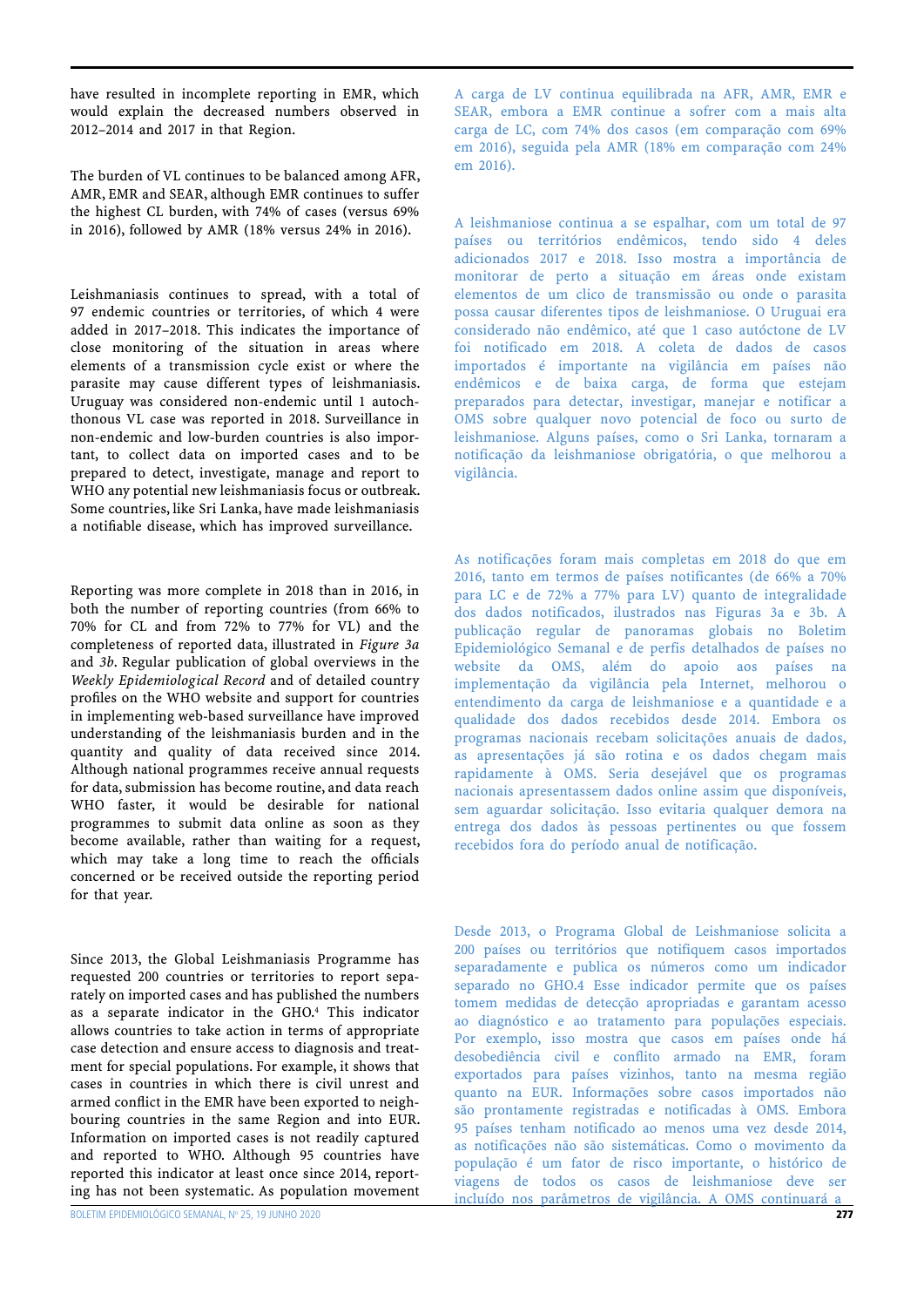is an important risk factor, the travel history of all leishmaniasis cases should be included in surveillance parameters. WHO will continue to encourage such reporting and to monitor trends. For countries that still do not provide information about the probable origin of infection, the Global Programme considers that all cases that are not precisely reported as imported were autochthonous. It is thus likely that the number of imported cases is larger than that reported here.

This is the first report on some of the additional indicators collected from all countries and territories by the Programme since 2014, including the numbers of PKDL cases and VL deaths, which are key indicators in the context of elimination of VL as a public health problem. VL is the most severe of all forms of leishmaniasis and results in >95% case fatality if untreated. Furthermore, VL cases remain vulnerable to a fatal outcome for up to several months after successful treatment due to associated comorbid conditions and complications, indicating the importance of patient follow-up as an integral part of VL management. Follow-up at certain intervals to ascertain clinical cure is weak globally, and several countries do not report deaths among cases of HIV–VL co-infection to WHO. WHO recommends strengthening of the monitoring of treatment outcomes as part of VL surveillance. National programmes in some high-burden countries such as India use different criteria, because of a change in treatment policy from oral treatment to infusion of liposomal amphotericin B, and different definitions of treatment outcomes; however, patient follow-up surveys and studies indicate a case fatality rate in the range 1–3%, similar to that observed globally. To better understand the reasons for high case fatality rates, WHO has initiated the collection of information from highburden countries on cause-specific mortality. Good community awareness about the disease, the availability of services, capacity-building for clinicians and health workers and accurate surveillance data in high-burden countries should improve early detection, management and treatment outcomes.

PKDL is a non-life-threatening skin condition and does not affect daily activities in the majority of cases, resulting in poor treatment-seeking behaviour. The numbers in this report must therefore be interpreted cautiously, as they do not represent the true burden of PKDL. The 2- to 3-times increase between 2014 and 2018 is due largely to intensified active case finding initiated in 2016. While most cases of PKDL in East Africa heal naturally, this is rarely true on the Indian subcontinent, where VL is targeted for elimination as a public health problem and PKDL is considered one of the challenges in sustaining elimination. PKDL can be detected early with the skin neglected tropical diseases approach, an integrated strategy recommended by WHO to enhance case detection.11 Detection of PKDL also meets the WHO recommendation to strengthen VL surveillance and to

<sup>11</sup> Skin NTDs. Geneva: World Health Organization; 2020 [\(https://www.who.int/neglec](https://www.who.int/neglected_diseases/skin-ntds/en/)[ted\\_diseases/skin-ntds/en/](https://www.who.int/neglected_diseases/skin-ntds/en/), accessed May 2020)

encorajar esses relatórios e monitorar tendências. No que tange aos países que ainda não fornecem informações sobre a provável origem da infecção, o Programa Global considera que todos os casos informados como importados de forma imprecisa são autóctones. Assim, é provável que o número de casos importados seja maior do que o relatado.

Este é o primeiro relatório sobre alguns dos indicadores adicionais coletados em todos os países e territórios pelo Programa desde 2014, incluindo os números de casos de PKDL e mortes por LV, que são indicadores fundamentais no contexto de eliminação da LV como problema de saúde pública. A LV é a mais grave de todas as formas de leishmaniose e resulta em mais de 95% de casos fatais se não for tratada. Além disso, os casos de LV permanecem vulneráveis a um desfecho fatal por até vários meses após o tratamento bem-sucedido, devido a comorbidades e complicações correlatas, indicando a importância do acompanhamento do paciente como parte integrante do tratamento de LV. O acompanhamento em determinados intervalos para determinar a cura clínica é fraco em todo o mundo e vários países não relatam à OMS as mortes entre os casos de coinfecção HIV-LV. A OMS recomenda o fortalecimento do monitoramento dos resultados do tratamento como parte da vigilância de LV. Os programas nacionais em alguns países de alta carga, como a Índia, usam critérios diferentes, devido a uma mudança na política de tratamento, de oral para infusão de anfotericina B lipossomal, além de diferentes definições de resultados de tratamento. Contudo, pesquisas e estudos de acompanhamento de pacientes indicam uma taxa de letalidade na faixa de 1 a 3%, semelhante à observada globalmente. Para entender melhor as razões para as altas taxas de letalidade, a OMS iniciou a coleta de informações de países com alta carga sobre mortalidade por causas específicas. Uma boa conscientização da comunidade sobre a doença, a disponibilidade de serviços, a capacitação para médicos e profissionais de saúde e dados de vigilância precisos em países com alta carga devem melhorar a detecção precoce, a gestão e os resultados do tratamento.

A PKDL é uma doença de pele sem risco para a vida e não afeta as atividades diárias na maioria dos casos, resultando em um comportamento inadequado de busca por tratamento. Os números neste relatório devem, portanto, ser interpretados com cautela, pois não representam a verdadeira carga da PKDL. O aumento de 2 a 3 vezes entre 2014 e 2018 se deve em grande parte à intensificação da busca ativa de casos iniciada em 2016. Embora a maioria dos casos de PKDL na África Oriental cicatrize naturalmente, isso raramente é verdade no subcontinente indiano, onde a LV alvo de campanha de eliminação como problema de saúde pública e a PKDL é considerada um dos desafios para uma eliminação sustentada. A PKDL pode ser detectada precocemente com a abordagem das doenças tropicais de pele negligenciadas, uma estratégia integrada recomendada pela OMS para melhorar a detecção de casos.<sup>11</sup> A detecção de PKDL também atende à recomendação da OMS de fortalecer a vigilância de LV, acompanhar os casos

<sup>&</sup>lt;sup>11</sup> [DTNs de pele. Genebra: Organização Mundial da Saúde, 2020. Disponível em: https://](https://www.who.int/neglected_diseases/skin-ntds/en/) www.who.int/neglected\_diseases/skin-ntds/en/. Acesso em: maio de 2020.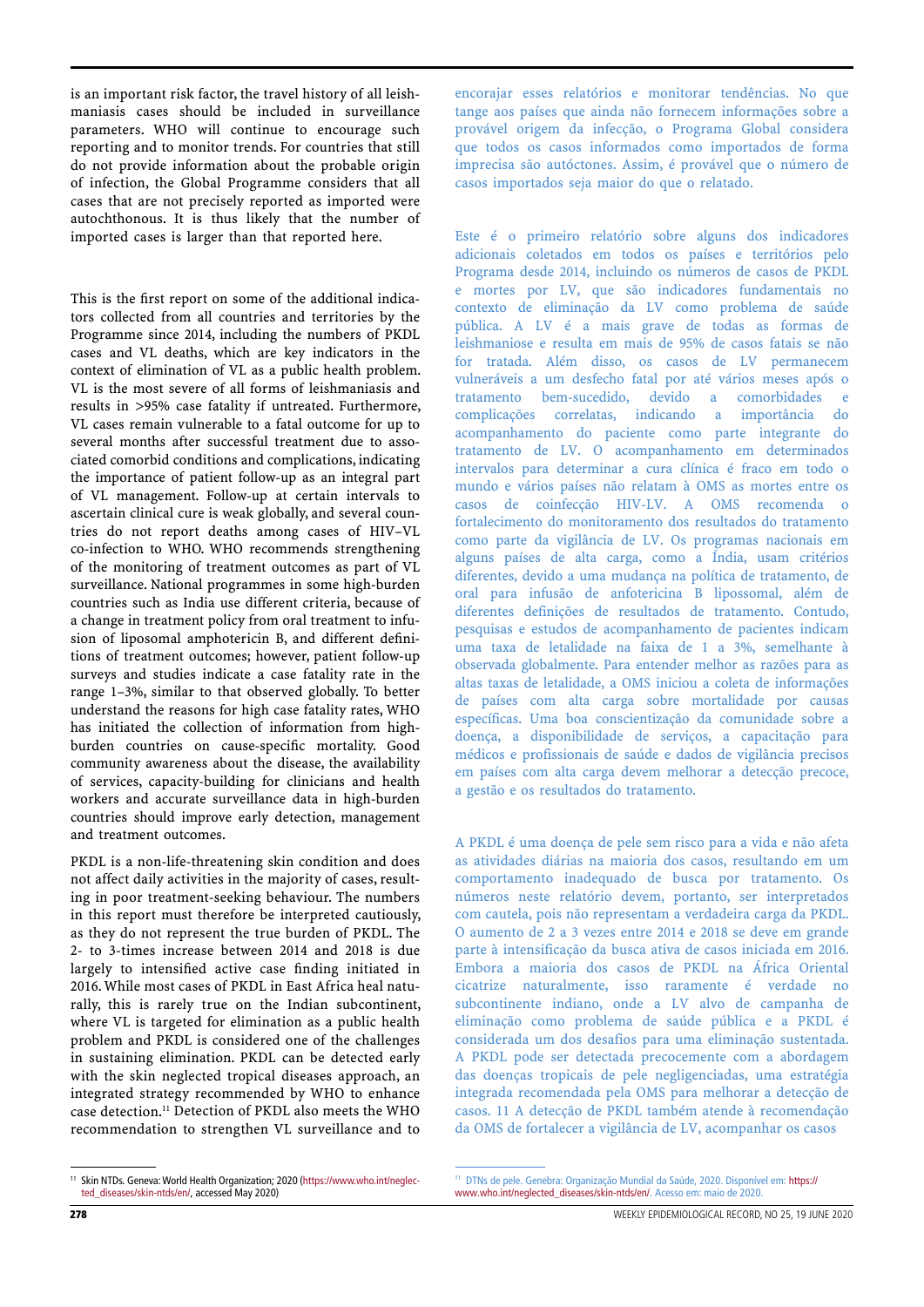follow up VL cases and collect data on treatment outcomes systematically. By requesting annual reporting of PKDL cases, WHO aims to raise awareness about the disease and to encourage countries to detect and report it.

Other indicators have been collected since 2014 from high-burden countries and from countries that wish to provide more detailed country profiles to improve understanding of the epidemiology of leishmaniasis and access to diagnosis and treatment. The results on age and gender distribution show that almost half of the leishmaniasis cases in high-burden countries occur in children and young adults and that the gender distribution was almost balanced for CL but biased towards males for VL. The results also highlight the large differences among WHO regions and countries. This information is important for better planning of control activities and for identifying groups at higher risk. National programmes should therefore have surveillance systems that can capture such information, as there is no global or regional trend that reliably reflects patterns in all countries.

HIV–*Leishmania* co-infection poses a major threat to the control of the leishmaniases. HIV infection increases the risk of developing VL by several hundred times, and VL promotes the clinical progression of HIV disease and the development of AIDS-defining conditions. The two conditions therefore have synergistic detrimental effects. The data reported to WHO suggest that, globally, the HIV infection rates among new VL cases have generally remained stable, even in situations of decreasing VL incidence in areas of co-endemicity of HIV and VL. In endemic areas in which HIV counselling and access to antiretroviral treatment are available, all VL patients should be screened for HIV, as co-infections are difficult to treat and have poor outcomes, with epidemiological implications.

This report highlights the huge improvements made in leishmaniasis surveillance since 2014. Nevertheless, sustained financing is necessary to further strengthen surveillance and control. The new WHO Neglected Tropical Diseases roadmap 2021–2030 proposes more robust targets and indicators to monitor progress towards leishmaniasis control and elimination.<sup>12</sup>

## Author affiliation

Department of Control of Neglected Tropical Diseases, World Health Organization, Geneva, Switzerland (Corresponding author: José Antonio Ruiz-Postigo: [postigoj@](mailto:postigoj@who.int) [who.int](mailto:postigoj@who.int)).  $\Box$ 

de LV e coletar dados sobre os resultados do tratamento sistematicamente. Ao solicitar a notificação anual de casos de PKDL, a OMS visa aumentar a conscientização sobre a doença e encorajar os países a detectá-la e notificá-la.

Outros indicadores foram coletados desde 2014 em países com alta carga e em países que desejam fornecer perfis de país mais detalhados para melhorar a compreensão da epidemiologia da leishmaniose e o acesso ao diagnóstico e tratamento. Os resultados sobre a distribuição por idade e gênero mostram que quase metade dos casos de leishmaniose em países de alta carga ocorrem em crianças e adultos jovens e que a distribuição por gênero foi quase equilibrada para LC, mas tendenciosa em homens para LV. Os resultados também destacam as grandes diferenças entre as regiões e países da OMS. Essas informações são importantes para um melhor planejamento das atividades de controle e para a identificação de grupos de maior risco. Os programas nacionais devem, portanto, contar com sistemas de vigilância que capturem essas informações, uma vez que não existe uma tendência global ou regional que reflita de forma confiável os padrões em todos os países.

A coinfecção HIV-Leishmania representa uma grande ameaça ao controle das leishmanioses. A infecção por HIV aumenta o risco de desenvolver LV em várias centenas de vezes, enquanto a LV promove a progressão clínica da doença por HIV e o desenvolvimento de condições características da AIDS. Assim, as duas condições apresentam efeitos danosos sinérgicos. Os dados notificados à OMS sugerem que, globalmente, as taxas de infecção por HIV entre novos casos de LV geralmente permaneceram estáveis, mesmo em situações de redução da incidência de LV em áreas de co-endemicidade de HIV e LV. Em áreas endêmicas nas quais há aconselhamento sobre HIV e acesso ao tratamento anti-retroviral, todos os pacientes com LV devem ser examinados para HIV, pois coinfecções são difíceis de tratar e apresentam resultados ruins, com implicações epidemiológicas.

Este relatório destaca as grandes melhorias feitas na vigilância da leishmaniose desde 2014. No entanto, é necessário um financiamento sustentado para fortalecer ainda mais a vigilância e o controle. O novo roteiro de Doenças Tropicais Negligenciadas da OMS 2021–2030 propõe metas e indicadores mais robustos para monitorar o progresso em direção ao controle e eliminação da leishmaniose.<sup>12</sup>

# Afiliação do autor

Departamento de Controle de Doenças Tropicais Negligenciadas, Organização Mundial da Saúde, Genebra, Suíça (Correspondência com o autor: José Antonio Ruiz-Postigo: postigoj@who.int).

<sup>&</sup>lt;sup>12</sup> Ending the neglect to attain the Sustainable Development Goals - A road map for neglected tropical diseases 2021–2030. Geneva: World Health Organization; 2020 ([https://www.who.int/neglected\\_diseases/resources/who-ucn-ntd-2020.01/en/](https://www.who.int/neglected_diseases/resources/who-ucn-ntd-2020.01/en/), accessed June 2020).

<sup>&</sup>lt;sup>12</sup> Ending the neglect to attain the Sustainable Development Goals - A road map for neglected tropical diseases 2021–2030. Genebra: Organização Mundial da Saúde, 2020. Disponível em: [https://www.](https://www.who.int/neglected_diseases/resources/who-ucn-ntd-2020.01/en/) [who.int/neglected\\_diseases/resources/who-ucn-ntd-2020.01/en/](https://www.who.int/neglected_diseases/resources/who-ucn-ntd-2020.01/en/). Acesso em: junho de 2020.